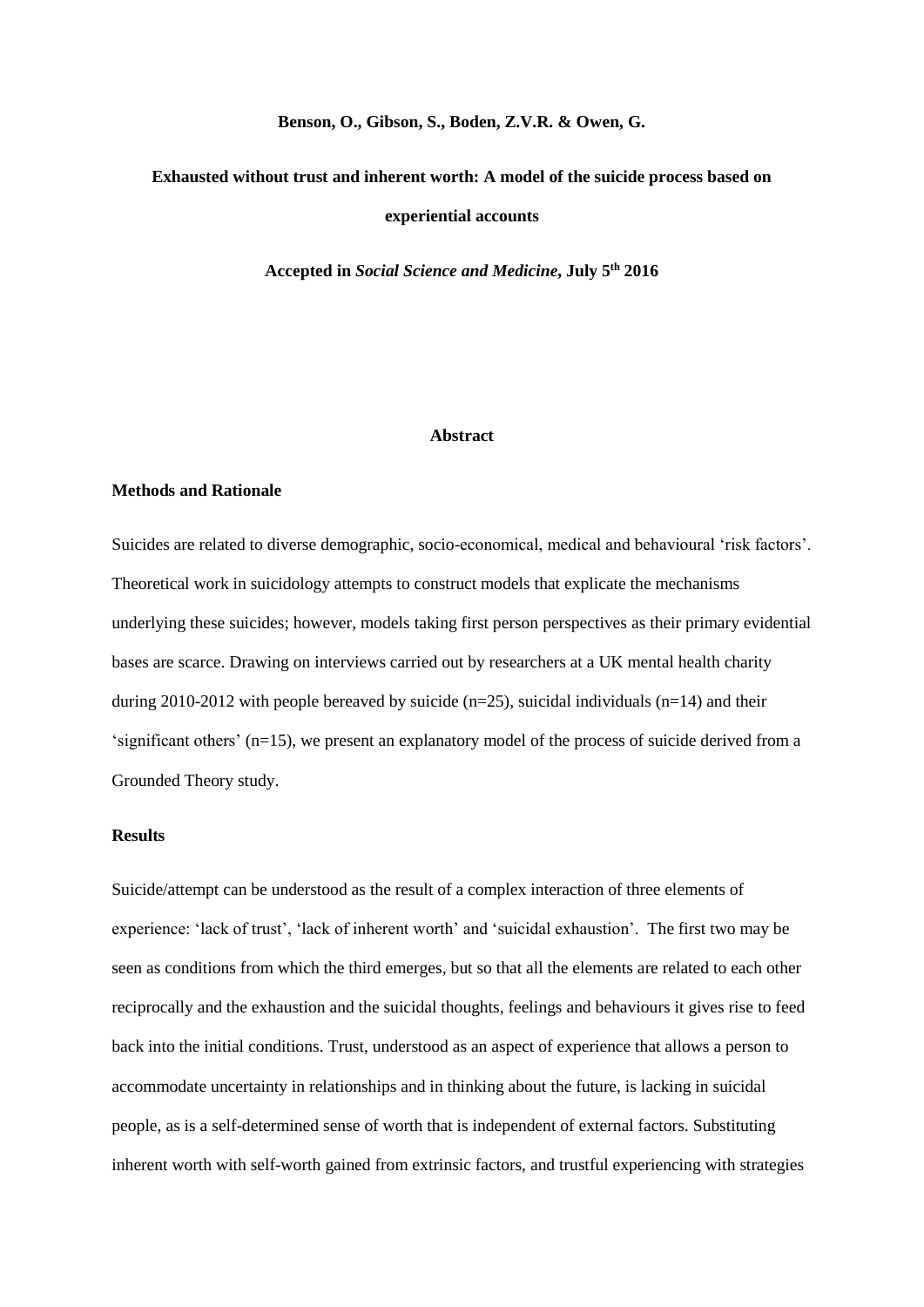of self-reliance and withdrawal, a person begins to consume mental resources at a high rate. 'Suicidal exhaustion' is distinguished from other types of chronic mental exhaustion in that it is experienced as non-contingent (arises from living itself) and hopeless in that the exhausted person is unable to envisage a future in which demands on his/her mental resources are fewer, and their replenishment available.

# **Conclusion**

The model has potential applications for public participation in suicide prevention, which should be mapped and assessed in further research.

## **Introduction**

Suicidal acts in the UK are carried out by males and females from all socio-economic groups (Williams, 2001), from both majority and minority ethnic backgrounds (Bhui et al., 2012) and at all life stages (Fincham et al., 2011). Precipitating factors for suicidal behaviour are varied, including childhood adversity, recent bereavement, relationship instability, redundancy (Cole-King & Lepping, 2010), retirement (Lewis & Sloggett, 1998), physical health problems (Bazalgette et al., 2011), substance misuse and psychiatric problems (Cavanagh et al., 2003). In mainstream suicidology epidemiological or psychological autopsy studies (Houston et al., 2001) describe this range of socioeconomic, medical and behavioural factors. Yet 'risk factors' are never sufficient as motives for suicide: all are survived by countless individuals. They also fail to explain *how* it is that they are related to suicidal behaviour (Hjelmeland & Knizek, 2010). This study explores the process of suicide as experienced by those who have attempted suicide, their friends and family, and those who have been bereaved by suicide. In particular, it aims to understand the interplay of inter- and intrapersonal experiences in the time preceding a suicide or attempt.

## **Theories of Suicide**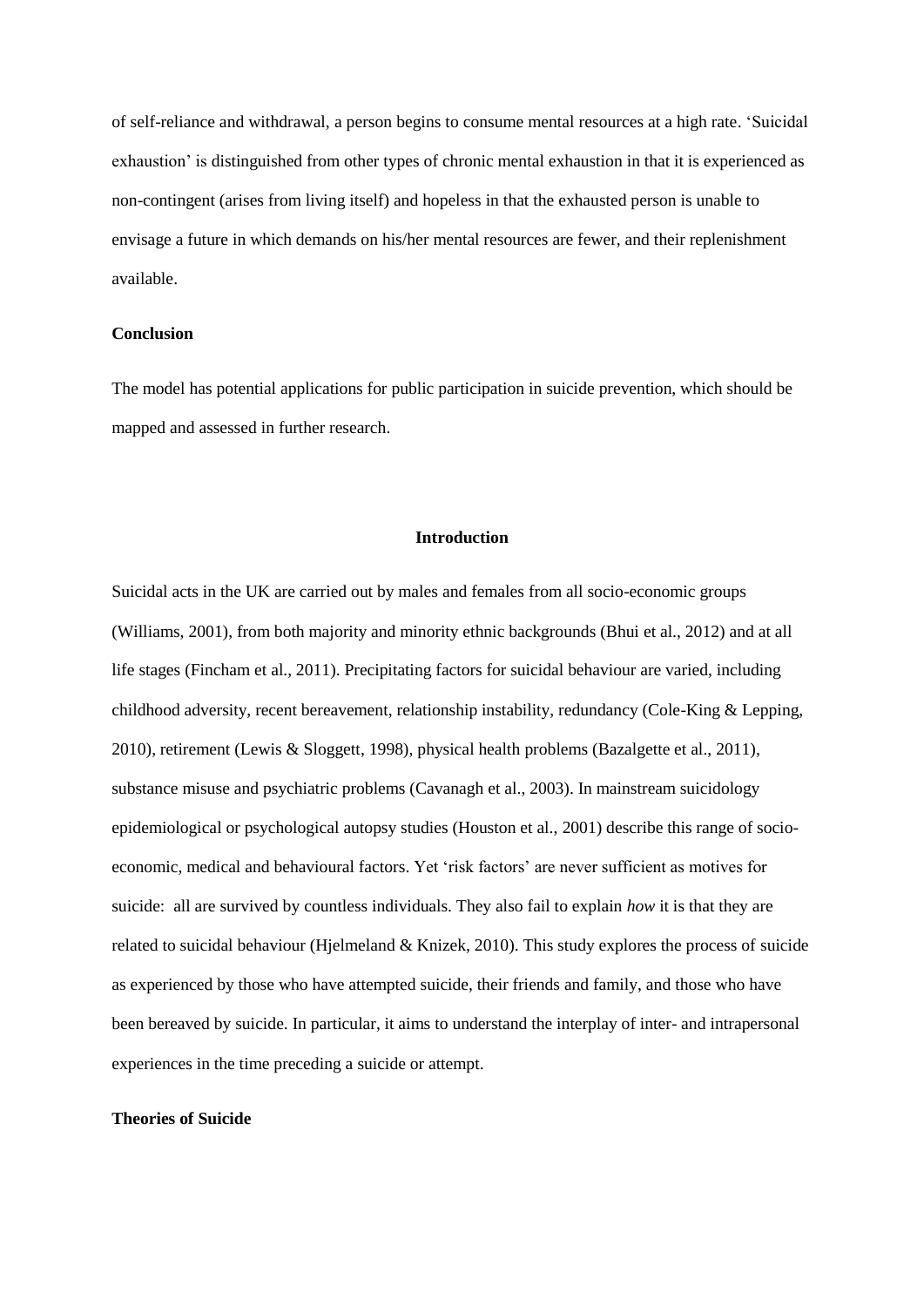Viewing distress and suicide as intrapsychic or biological processes within discreet organisms neglects the relational context of distress and wellbeing, resulting in a narrow, diagnostically-led focus on the individual in mental health services and polices (Pilgrim et al., 2009). This view prevails in recent suicidology despite an early focus on the social: Durkheim (1897/2002) argued that too much or too little social integration (that which connects us to a social structure) or social regulation (that which provides order and structure) could account for suicide. Murray (1938) viewed suicide as the result of having important psychological needs, including achievement, nurturance, order and autonomy, thwarted or unfulfilled; like Durkheim, he suggested social affiliation was particularly important.

More recent theories, e.g. the 'escape theories of suicide', continued the focus on intrapsychic processes with an element of the social. Baumeister (1990) described suicide as the sixth step in a chain of social and psychological processes resulting in a "wish to escape from meaningful awareness of current life problems and their implications about the self" (*ibid.,* pp. 91). Persistent failures to control negative affects relating to unfavourable, self-blaming comparisons between a standard and the self or circumstances eventually lead to a suicide wish. On Schneidman's (1992) account, on the other hand, 'psychache' is the primary cause of suicide, so that the unbearable psychological pain of shame, guilt, dread, loneliness and so on, and the different individual tolerances for that pain explain suicide. Yet he too notes that social affiliation is an important human need that, if thwarted, can lead to suicide. Williams (2001) argued that both intrapersonal (e.g. 'mental illness') and interpersonal (e.g. relationship breakdown) factors can 'cause' suicide, but only insofar as the person feels s/he is unable to escape an uncontrollable stress arising from them. As with Schneidman (1993), the uncontrollability of mental turmoil is central to the explanation of suicide. In all these theories, the person is seen as having lost hope for change, echoing Beck's work connecting 'hopelessness' and suicide (Beck et al., 1990).

Humans need frequent, positively valenced interactions with others, and at least one strong, stable and reciprocal relationship characterised by care and concern (Baumeister & Leary, 1995). If deprived of either of these, individuals are more likely to be unhappy, lonely, and stressed, and risk increased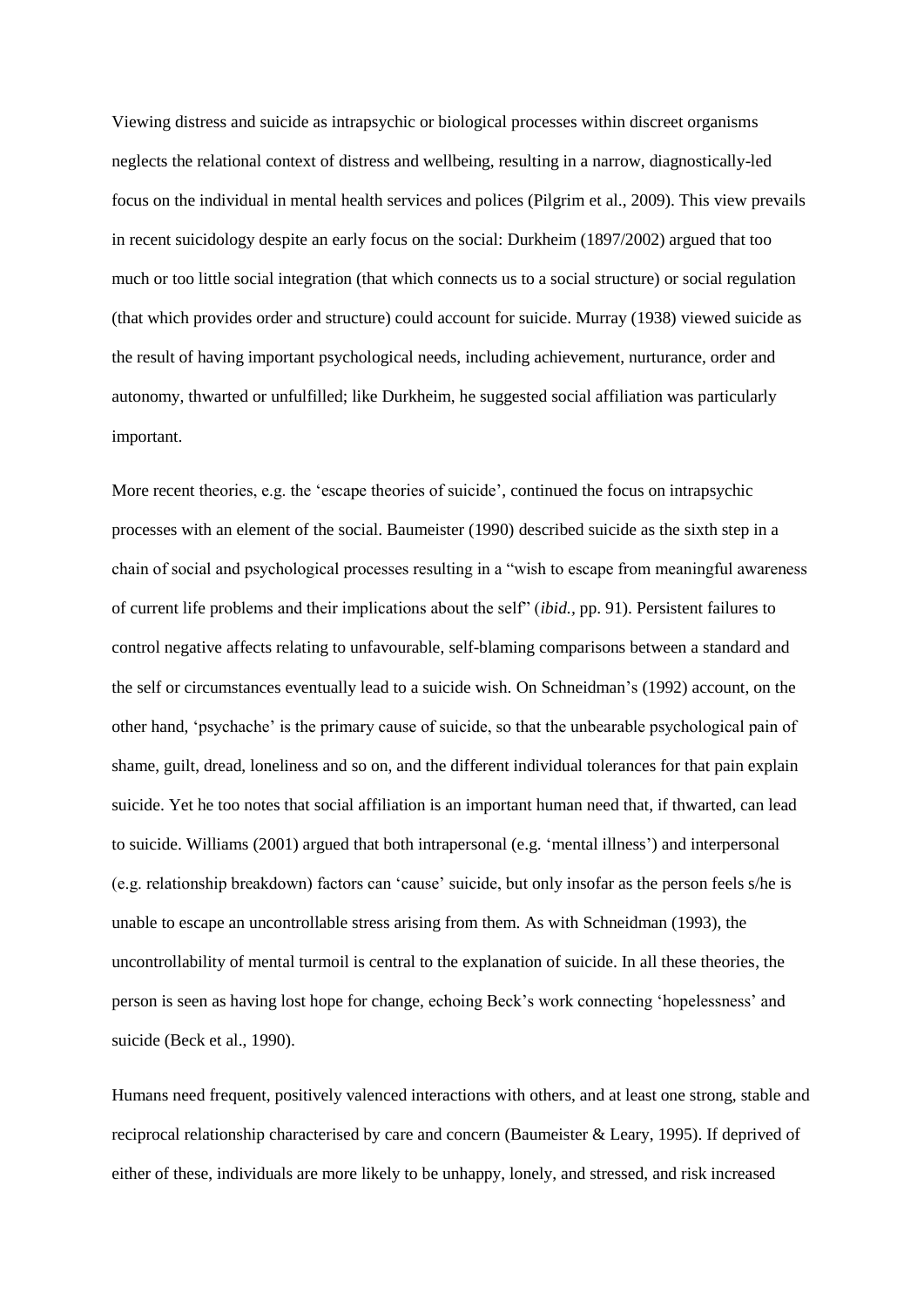physical and mental health problems and suicide (Baumeister & Leary, 1995). Joiner's (2005; Van Orden et al., 2010) "comprehensive" (Van Orden et al., 2010, pp. 580) interpersonal-psychological theory of suicide explicitly links the social and psychological factors found to influence suicide in empirical studies through two dynamic cognitive affective states: a thwarted need for belongingness, and the perception that one is a burden to others. The concept of thwarted belongingness combines two major factors, loneliness (feeling disconnected), and the absence of reciprocal care (no one to turn to, no one to care for) made manifest through for example, childhood abuse, divorce, living alone, and domestic violence. The perception of being a burden is similarly two-dimensional: liability (death is worth more to others than life) and self-hatred.

There is a growing but still small body of qualitative research contributing to the understanding of suicide. One of the widely recognised strengths of qualitative research is that it is capable of reflecting the diversity of experiences, often in a relatively homogenous participant group to whom the research seeks to 'give voice'. Previous qualitative studies of suicide have tended to focus on elements of suicidality in specific populations, such as people with schizophrenia (Skodlar et al., 2008), young and middle-aged men (Jordan et al, 2012), older adults (Crocker et al., 2006; Bonnewyn et al., 2014), male prisoners (Rivlin et al., 2013), or LGBT (McDermott et al., 2008). A smaller number of studies have included the perspectives of both people who have attempted suicide and those caring for them (Sun et al, 2009). While this work contributes to our understanding of suicide, for the most part it aims at exploring risk and preventative factors for suicide (Rivlin et al., 2011; Sweeney et al., 2015), and understanding help-seeking behavior and support for people who are suicidal or those who care for them (Jordan et al, 2012; Sun et al., 2009). While some valuable insight is offered into the affective and interpersonal experience of suicide, for example the role of the family in maintaining a feeling of connectedness (Sun et al., 2009), a more extensive exploration focused on the development of a theory of the process of suicide from the perspectives of those who are suicidal and the people who are close to them at the time of their suicide or suicide attempt is needed. As far as we are aware this is the first study attempting to create a comprehensive theory (Van Orden et al., 2010) of the suicidal process from such an exploration.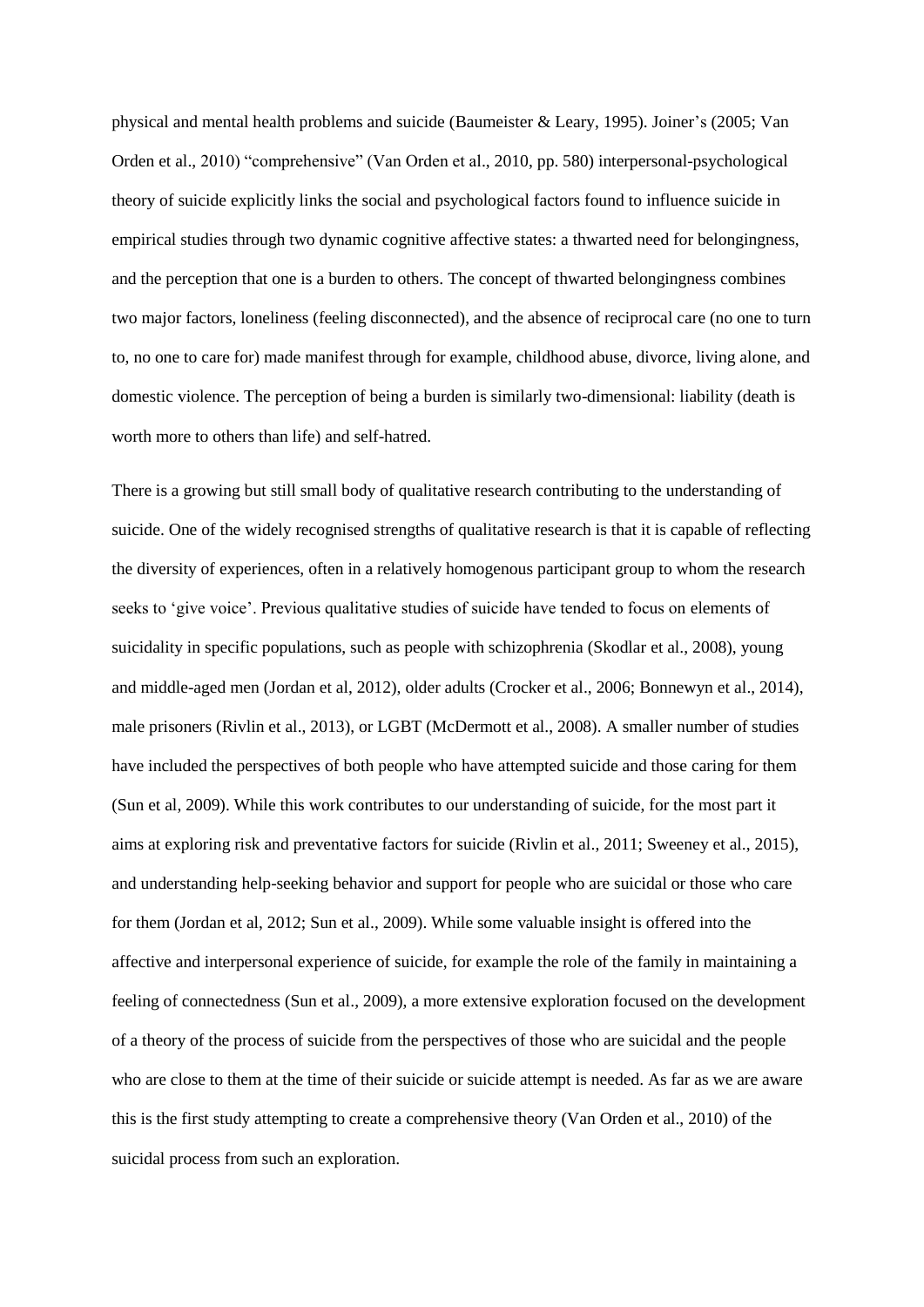#### **Method**

## **Study Design**

This research aimed to explore the lived experiences of the process of suicide from the perspectives of people who had attempted suicide, their 'significant others', and people bereaved by suicide. The study utilised grounded theory method (GTM), to move beyond the descriptive to a more abstract, explanatory level, in this case to develop an explanation of suicidal behaviour based on descriptions of the lived experiences of the process of suicide. GTM (Glaser & Strauss 1967), is a "family of methods" (Bryant & Charmaz, 2007; pp. 11) used by researchers from diverse disciplinary and theoretical backgrounds (Charmaz, 1990). A central tenet of GTM is that the analytic representation (the model) must not be forced on the data, but should emerge from them (Glaser & Strauss, 1967).

## **Participants**

Participants were self-selecting and recruited through a UK mental health charity, leaflets at a Coroner's office and via calls in the media. Inclusion criteria required that participants had made a suicide attempt, were a significant other of this person, or someone bereaved by suicide. The suicide/attempt must have occurred less than six years previously, but at least 12 months ago. Fiftyfour people participated in the study, including 14 who had attempted suicide and 15 of their significant others, plus 25 people bereaved by suicide. 'Significant others' were mostly partners/spouses (*n*=5) or friends (*n*=4). In the bereaved group, just over half (*n*=14) were bereaved parents (11 were bereaved mothers). Of the 21 cases of completed suicide discussed, 62% were by men (*n*=13). Most of the attempted suicides were by women (*n*=11; 79%). The people who completed suicide were 21-63 years of age at the time of death (*mean*=39.71; *sd*=12.31); the people who had attempted were 19-55 years of age (*mean*=40.00; *sd*=11.96) at the time of participation. The majority of cases of suicidal behaviour were by people identified as White British (79% of people who had attempted; 86% of people who had completed).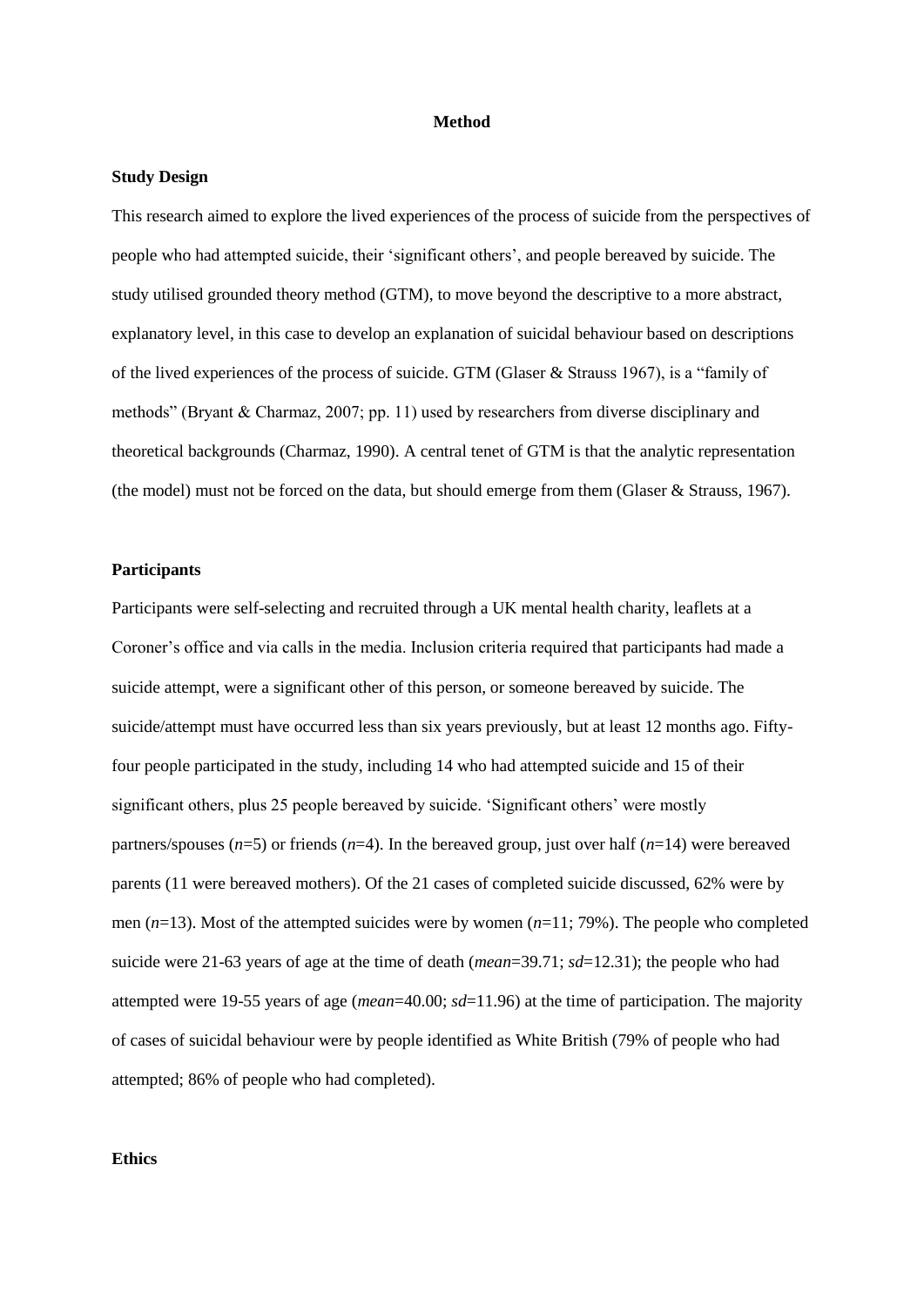Ethical approval was obtained from East London & The City Research Ethics Committee Alpha (UK National Health Services; study reference number 10/H0704/17). All participants gave their ongoing, informed consent to participate. Participant care was always the priority and it was incumbent on the researcher to stay emotionally present during data collection and to respond appropriately to participant distress. Researching suicide raises particular ethical issues and requires skilled and sensitive researchers (Gibson et al., 2014). Follow-up calls/emails were made a few days after participation and each participant worked with a dedicated researcher, who guided them to support as needed.

#### **Data Collection**

The data were collected in United Kingdom between 2010 and 2012. Semi-structured interviews were conducted, lasting between 1 and 6 hours (including breaks). The length of the interview was guided by participants. All interviews began with an open question: "Can you tell me about [name of the deceased] and how s/he came to kill him/herself" or "Can you tell me about how you came to attempt suicide?" After the narrative came to a natural conclusion, the researcher used a topic guide to elicit more detail, focusing on participants' experiences of body-self (e.g. their embodied experience prior to the attempt; how the person appeared prior to their suicide), relational experience (e.g. interactions, relationship quality), and their experience of the world (e.g. how they perceived their environment and those around them). Of the 46 interviews 41 were face-to-face, 3 were conducted by telephone and 2 by email. The email/telephone interviews were offered as a choice to enable participation of those who did not wish to be interviewed face-to-face. All but 3 people who had attempted suicide were interviewed together with their 'significant other' (the 3 preferred separate interviews). Interviews were transcribed verbatim; with participants given the opportunity to review transcripts.

#### **Data Analysis**

Data analysis began immediately after the first interview. Analysis then informed further data collection in iterative cycles. Analysis was inductive, with no predefined coding scheme (Glaser  $\&$ Strauss, 1967). 'Incidents' in the interview data (meaningful units such as a significant other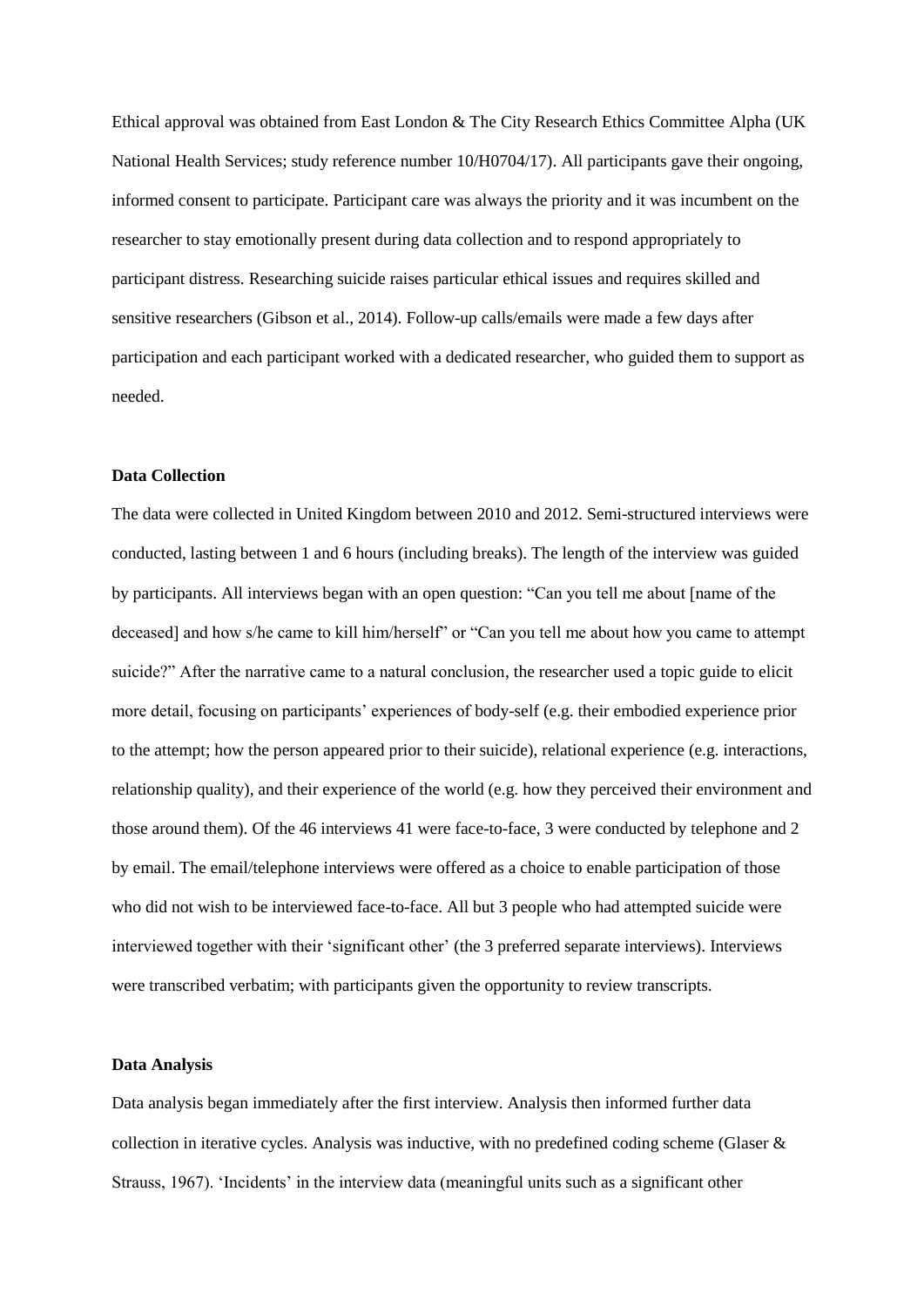describing an attribute of the deceased) were assigned tentative categories, often an 'in vivo' code such as 'didn't trust anyone to do anything for him' (Charmaz, 2006). As analysis progressed, coded incidents were constantly compared with one another and with new incidents, until relational properties between the initial categories started to emerge and could be grouped together to form subcategories (e.g. 'self-reliance') and ultimately, the main categories or explanatory model. MaxQDA-10 was used to manage and sort data.

All authors were involved in data collection and analysis. Regular consensus meetings to compare case notes and analytic memos were a crucial part of the analysis, during which we experimented with category titles, discussed opposites, debated the fit and extension of concepts, and challenged each other's interpretations (Wiener, 2007). The first articulation of the model was developed with reference to literature from a wide variety of disciplines, including psychology, sociology and philosophy. The final model is intended as a valid representation of the lived experiences of the participants and a theory of suicide in terms of relational affective experiences causally relevant to suicide. The model was validated with some of the participants and a wide range of other stakeholders.

#### **Results**

In the following sections we define the categories and, using illustrative examples, describe the incidents that gave rise to them.

#### **Lack of Inherent Worth**

[Figure 1 about here]

*I absolutely hate myself, I can't even express, the word hate is not even enough, it's more than that and that side of me just has completely no self-worth and that side would just take over.* (Female, 24, attempted suicide)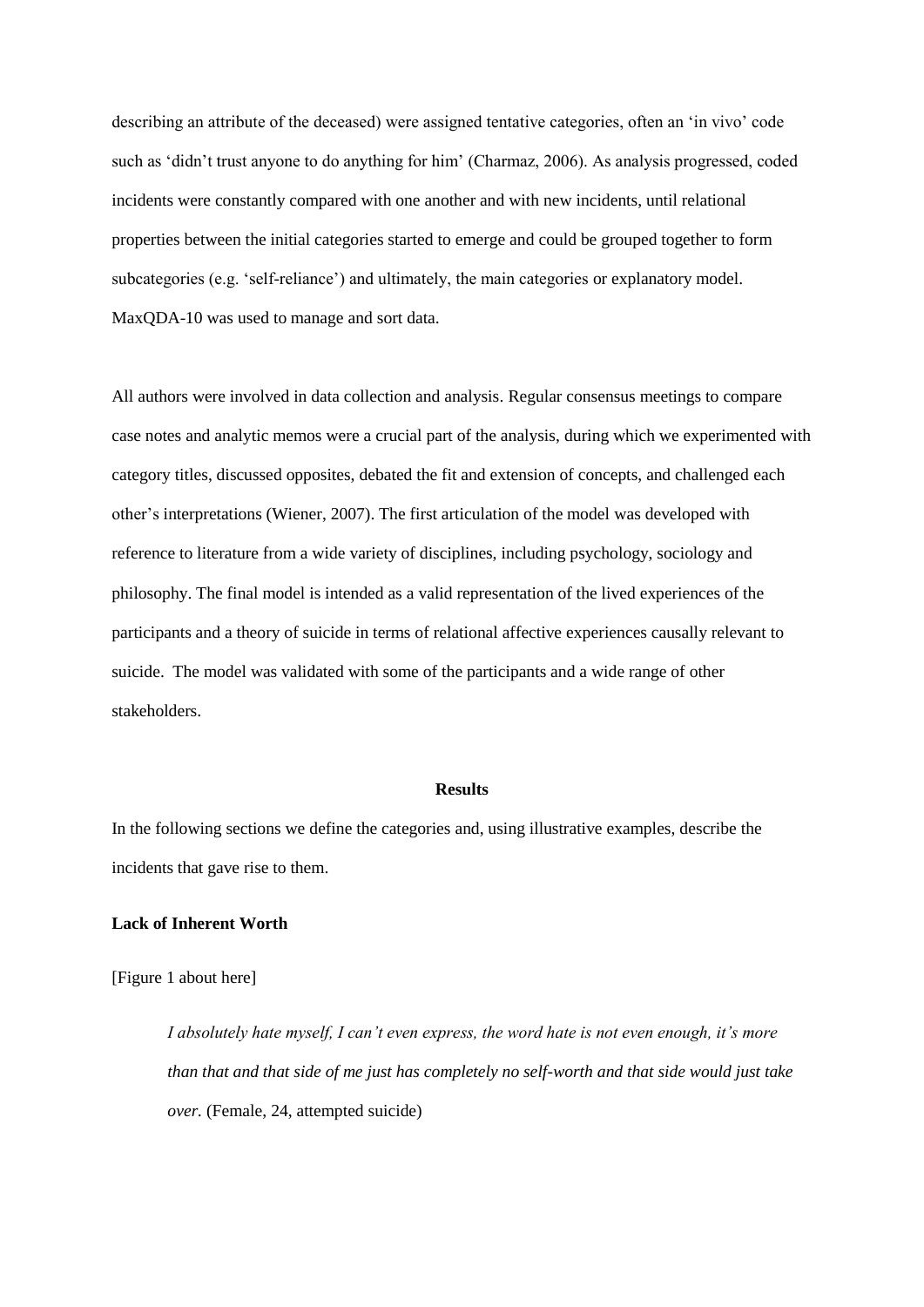*She wasn't content with herself, unless she was giving. And that is an excellent trait to have until you take it to the extreme of not being (…) satisfied with yourself, and she wasn't towards the end* (Male, 65, wife died by suicide at 55)

What is of worth is both meaningful and has value. People whose experience is one of inherent worth find themselves and their social world meaningful and valuable in a way that is non-contingent and enduring. Experiences of inherent worth are strongly action-guiding: people do things because they appear worthwhile, without needing further justification. By contrast, the experience of a lack of inherent worth is the sense that what is of worth is unreliable or contingent. The value of the person and the meaning – or "point" - of anything in their life is experienced as derivative of and dependent on something else.

Lack of inherent worth could be observed in the data in two principal forms: as experiences, and as consequences for the person's choices, attitudes and interpretations of self and situations. Some participants described a vulnerability to negative thoughts and feelings about the self, and a tendency to self-blame (or in some cases blame others as a defence). Feelings of worthlessness and selfloathing could emerge rapidly, for example in response to status changes or perceived negativity from others. The person was likely to blame him/herself for any difficulties experienced, often feeling undeserving of and unwilling to engage with help. Typically other people's needs were placed ahead of their own.

Additionally, when nothing appears meaningful or valuable, events, other people and environments elicit no emotional response. Aware of the loss, the person may continue to act as usual, but effortfully, without spontaneity. Suicidal participants reported being "numb" to the world and in particular, unable to experience joy, but they were able to hide this from others by behaving normally or especially exuberantly. However, as the suicide/attempt drew nearer, some significant others detected this lack of responsiveness, describing the suicidal person as "zombie-like" and "not really there".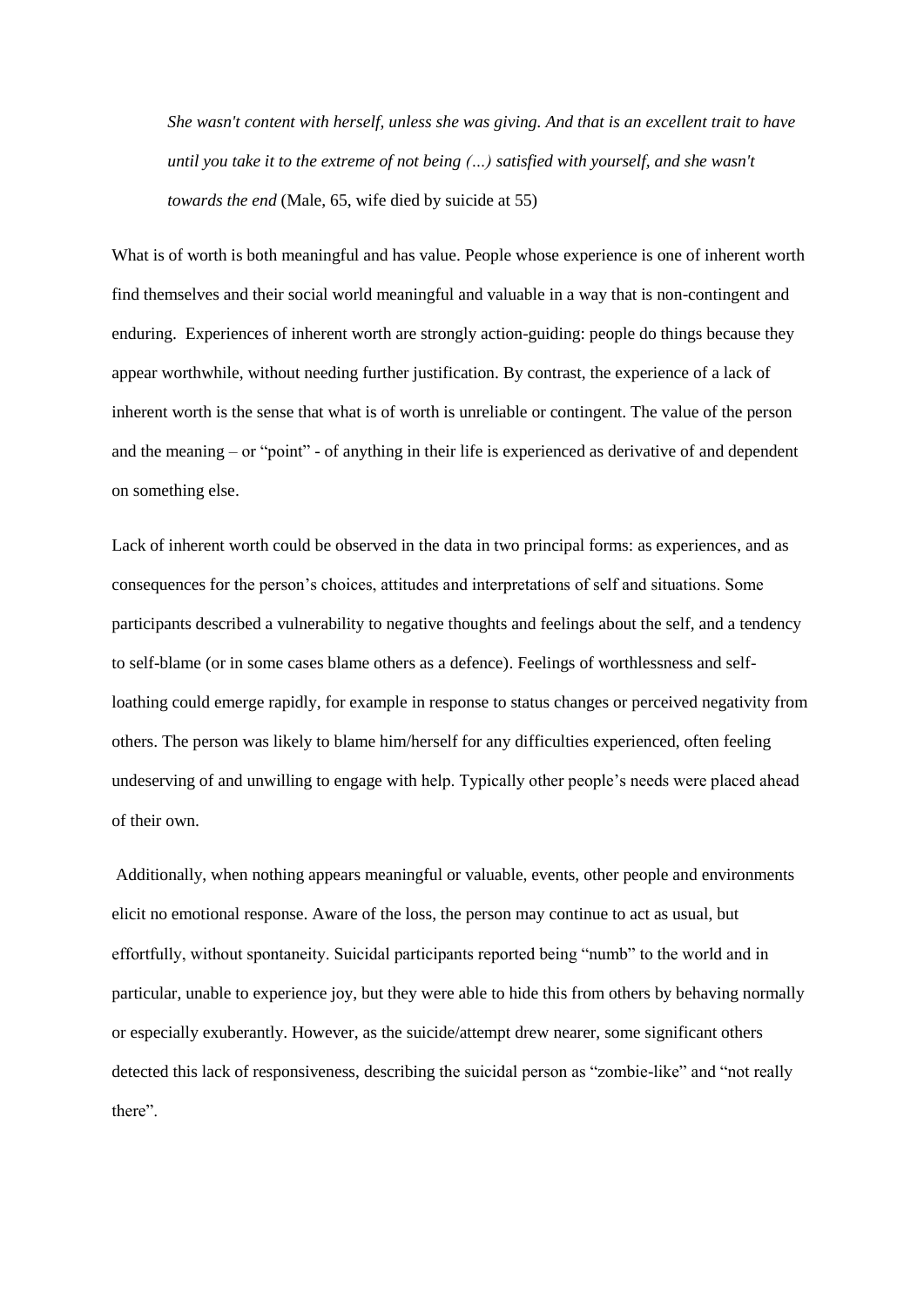Participants also described what can be understood as strategies of substitution: ways of behaving and interpreting situations, which create value and meaning in lieu of 'inherent worth'. These strategies (though part of ordinary human life) were problematic because they functioned to substitute rather than to generate or express inherent worth.

For some participants this took the form of over commitment to or dependence on a role, goal or project. A 'role' can be created around a profession ('doctor') or around family life ('mother'), but it can also be a less well-defined idea of 'the person one is meant to be', a socially constructed sense of who one is that is usually quite strongly determined by the needs or expectations of others. Roles, goals and projects bring meaning and value to any life, but when inherent worth is absent they can become the sole source of worth. This leaves the person vulnerable following, for example, perceived failures at work, unemployment or children leaving home. When such a crisis happens the person not only ceases to value themselves; they no longer know what to do in a very concrete sense of 'how to fill one's days'.

Self-sacrifice and reconstructing self-worth as utility to others were also used as strategies for creating self-worth and purpose. Almost by definition these implied the suppression or neglect of the person's own feelings and needs. Some, for whom the love of particular others came to define them and their sense of worth, experienced the perceived anger or withdrawal of the loved one as extremely threatening.

# **Lack of Trust**

## [Figure 2 about here]

*It was only five or ten minutes that I was waiting for my husband and daughter to pick me up, but I kept on thinking: 'They're not coming back for me, this is their way of getting rid of me and getting my house'.* (Female, 48, attempted suicide)

*I think he had a lot of trust issues from his divorce. We tried to encourage him to take partners [at work] so he could occasionally have a holiday, but he wouldn't trust anyone.*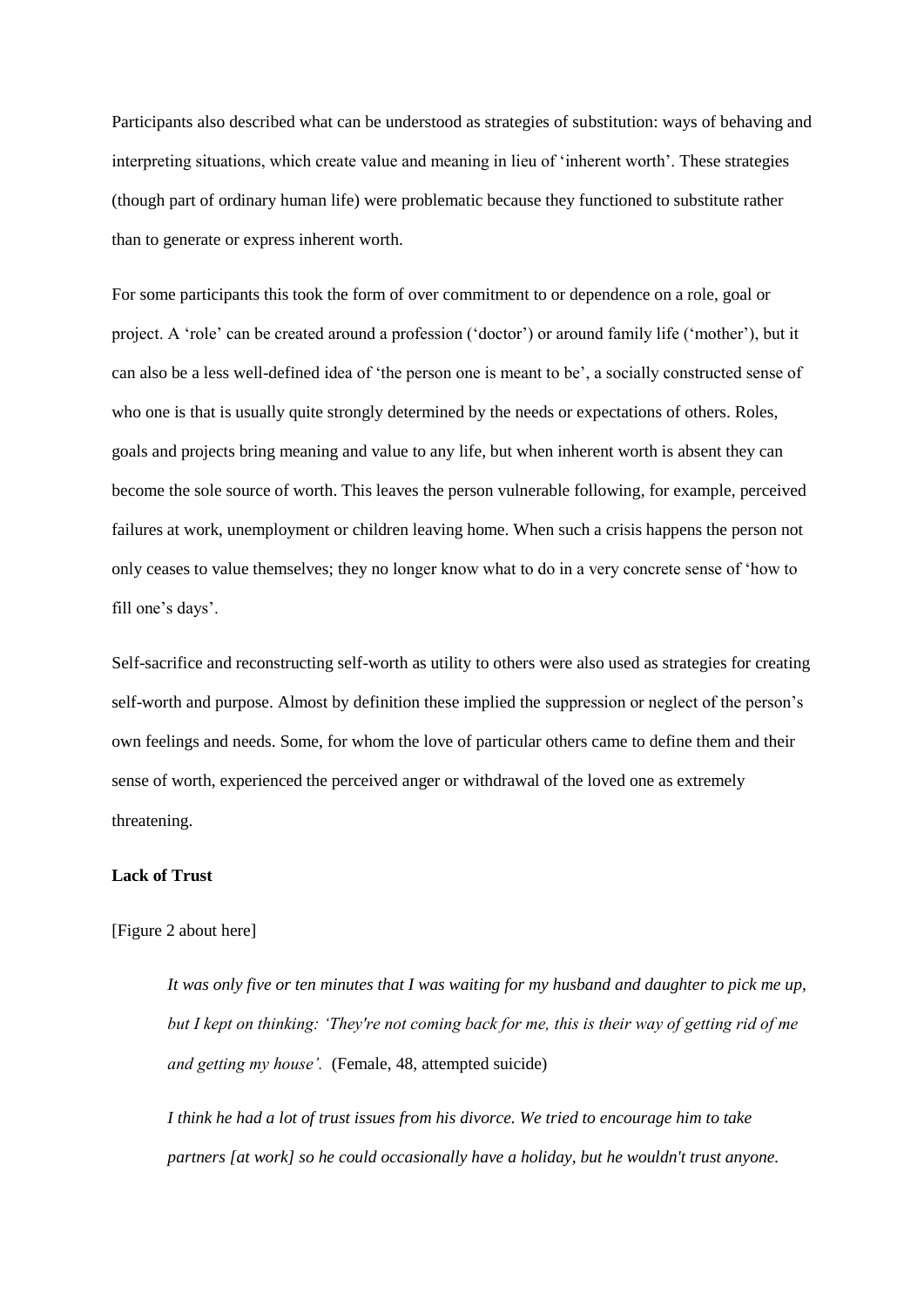*(…) 'Right, I'm going to do it myself from now on'. That was the kind of attitude he had to most things, he didn't really trust anyone to do anything.* (Male, 28, father died by suicide at 59)

Trust allows people to manage uncertainty in their knowledge of self, others, and the future, to tolerate not fully knowing what other people think and feel, and being unable to predict, or fully understand the reasons behind, what others do. Trusting another also involves a general attitude of goodwill about the trusted person and their competence, and a readiness to interpret their actions favourably. Trust enables people to act on the basis of their implicit understanding of self and others regardless of the incompleteness of their knowledge. Lack of trust, on the other hand, makes uncertainty intolerable, inhibits agency and creates social distance.

As with 'lack of inherent worth', incidents of lack of trust appeared in the data both as experiences of this lack, and as consequences of it, as compensatory changes in the way the self is construed and enacted in relation to others. Lack of trust was manifested as overwhelming feelings of anxiety or outright fear, unremitting doubts and worries and social phobias. The anxiety experienced could be so severe that it led to an inability to undertake any meaningful activity. A sense of interpersonal distance was both a part of experiences of mistrust and a more enduring feature of participants' relationship with the social world. They felt that something was missing from relationships with other people, and this lack of connection was also experienced by significant others as the suicide/attempt drew nearer. In some cases, lack of trust had a more confrontational presentation, manifesting as distrust, paranoia and anger; relationships were marked with a sense that there was some kind of deceit in the relationships or others were hostile and uncaring.

Mistrust/distrust could also mark the relationship with the self, and this often arose directly from suicidality. Suicidal feelings, thoughts and actions brought with them a sense of the self as untrustworthy, both in the eyes of others and of oneself. Some lives that ended in suicide were marked by low self-confidence manifesting as a long-standing struggle with trusting oneself to rise up to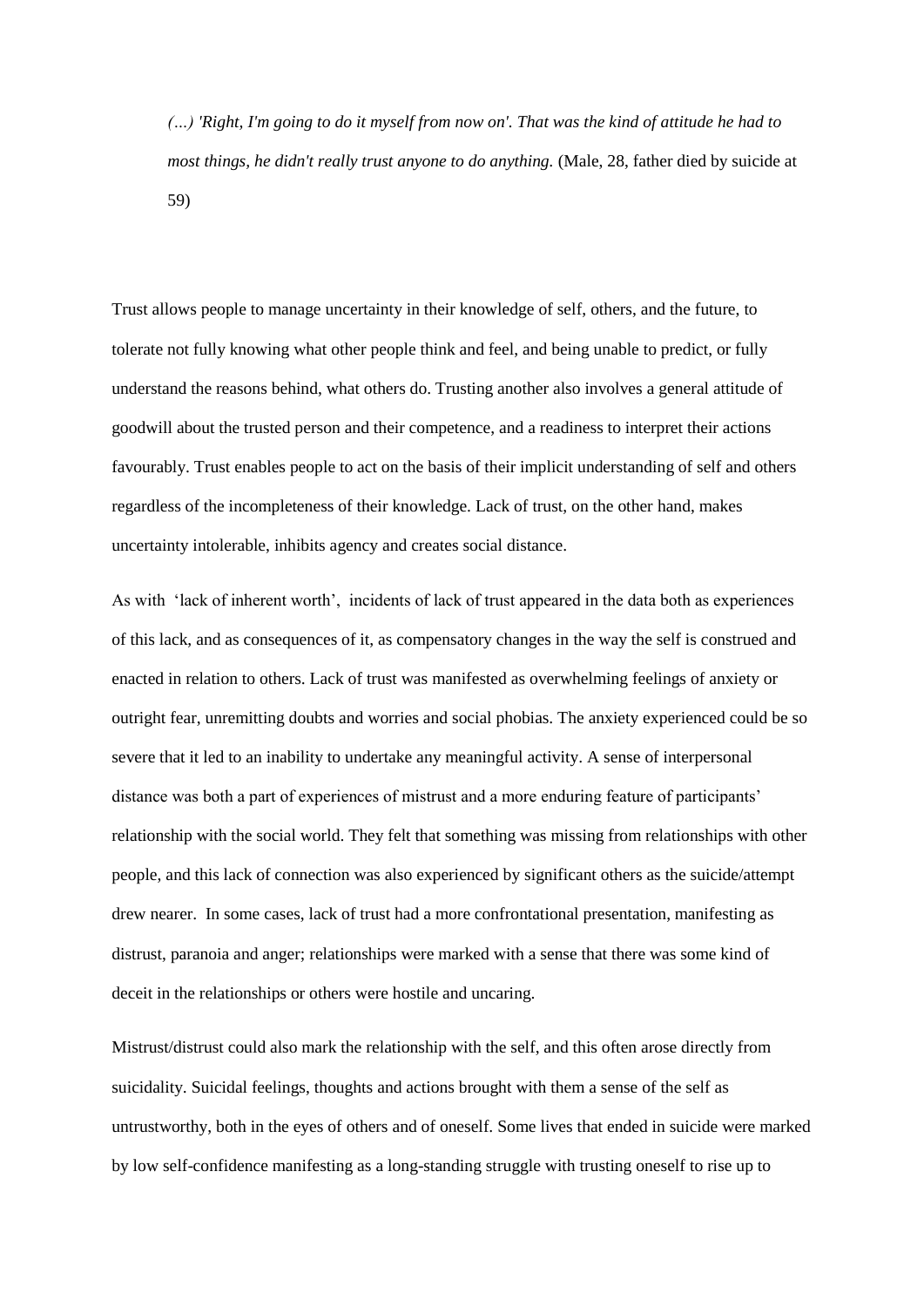challenges and manage responsibilities. However, it was more often the case that loss of selfconfidence, agency and the ability to take on responsibilities occurred as an integral part of the process of suicide, at a relatively late stage and together with a lost sense of self-control.

Like inherent worth, trust is necessary for living well and when absent, people can seek substitutes. Two strategies were used: self-reliance and dependence. Both can be positive but when used as substitutes for a lack of trust, create a fragile defence against severe mental distress. Sometimes the strategies were used alongside each other; sometimes strategies of dependence were adopted after self-reliance had failed.

Emotional self-reliance in this context implies hiding negative feelings and thoughts to protect oneself or others and in some cases emotional regulation by self-harm and/or substance abuse. Practical self-reliance involves a preference for independent working and living, a tendency for taking charge of situations or controlling others or resistance to sharing responsibilities or workload. These practical strategies succeed in creating temporary certainty, control and order but are unsustainable. Since self-reliance requires the person to trust themselves and their abilities, when competence seems diminished, the substitution strategies can be characterised as emotional or practical dependence (which can be experienced very negatively) or seeking external validation. Dependent relationships could not replace relationships of trust however, not only because they lacked reciprocity but because the suicidal person continued to seek certainty, for example through demanding constant (and unsustainable) physical presence or emotional availability from the other.

## **Suicidal Exhaustion**

[Figure 3 about here]

*Throughout all my depression I've always been able to be okay for other people. But I couldn't do it any more, I just couldn't. And they kept saying to me, what is it, what is it? I'm going: "I'm just so tired." That's all I kept saying, "I'm so tired". Forages. And they were going: "But why?" And I couldn't explain what that meant, I just knew that I was so tired.*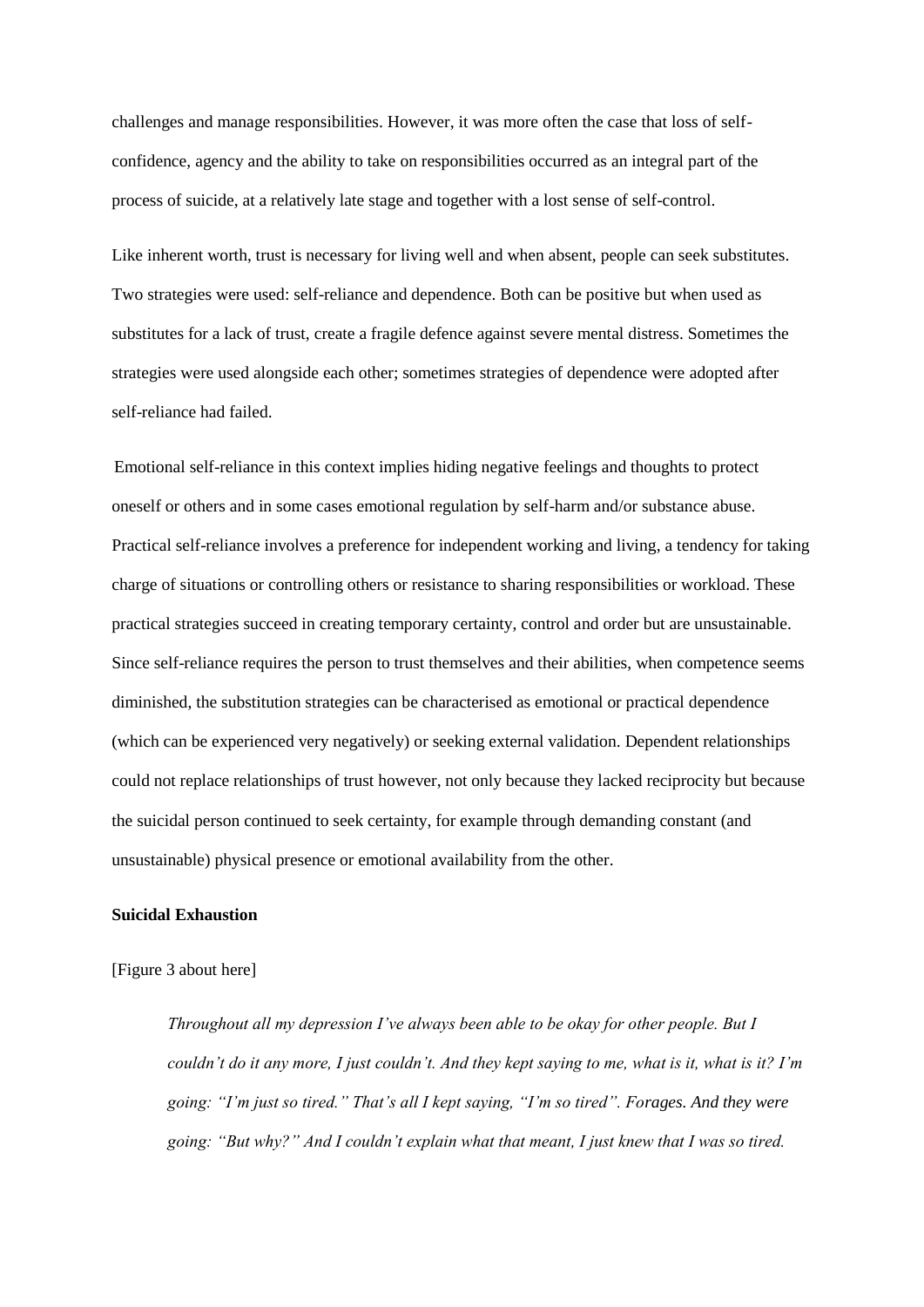*And I wanted peace, I wanted some peace. And [suicide] was the only way.* (Female, 44, attempted suicide)

*He needed to go to sleep (…) He used to say, "I just want to turn the switch off." (…) He'd try with every bit of energy to keep busy. You know, [in] the earlier days of not sleeping he would be able to do that, [thinking] 'if you keep busy, you get exhausted, you go to sleep'. But (…) then his eyes would go into big eyed open mode… he couldn't turn it off. And he would definitely become more and more suicidal then.* (Female, 51, son died by suicide at 31)

Suicidal exhaustion is a chronic mental exhaustion that is both a condition experienced by people and/or a process of gradual depletion of 'mental resources'. It differs from ordinary chronic mental exhaustion, firstly because it arises from living itself, rather than from some contingent part of life, and is therefore conceptually distinct from, for example, work-related burnout. Secondly, it involves hopelessness: the exhausted person is unable to envisage a future with fewer demands on his/her mental resources, and has lost trust in his/her ability to rest.

Some participants focused on feelings, reporting a special sense of tiredness or exhaustion that was extraordinary in some way that was difficult to describe. Though a 'mental exhaustion', the experience has a bodily phenomenology: the body can feel leaden and heavy, or weak. Other participants focused on performance, describing a sense of effort and difficulty attached to routine or previously effortless tasks, or a drop in mental ability. An experience described as 'loss of motivation' implied having to make a mental effort where one was not previously required, and a simultaneous increase in perceived task difficulty. 'Inability to concentrate', 'lack of mental strength' and 'intellectual exhaustion' were among the expressions characterising this experience of depleted mental powers. In the few weeks immediately preceding a suicide/attempt, performance could collapse and the person fall into either unfocused restlessness or passive inactivity.

The non-contingency of the exhaustion and the hopelessness that can accompany it are important. Suicidal exhaustion can be experienced as the condition in which suicide is the only way to stop the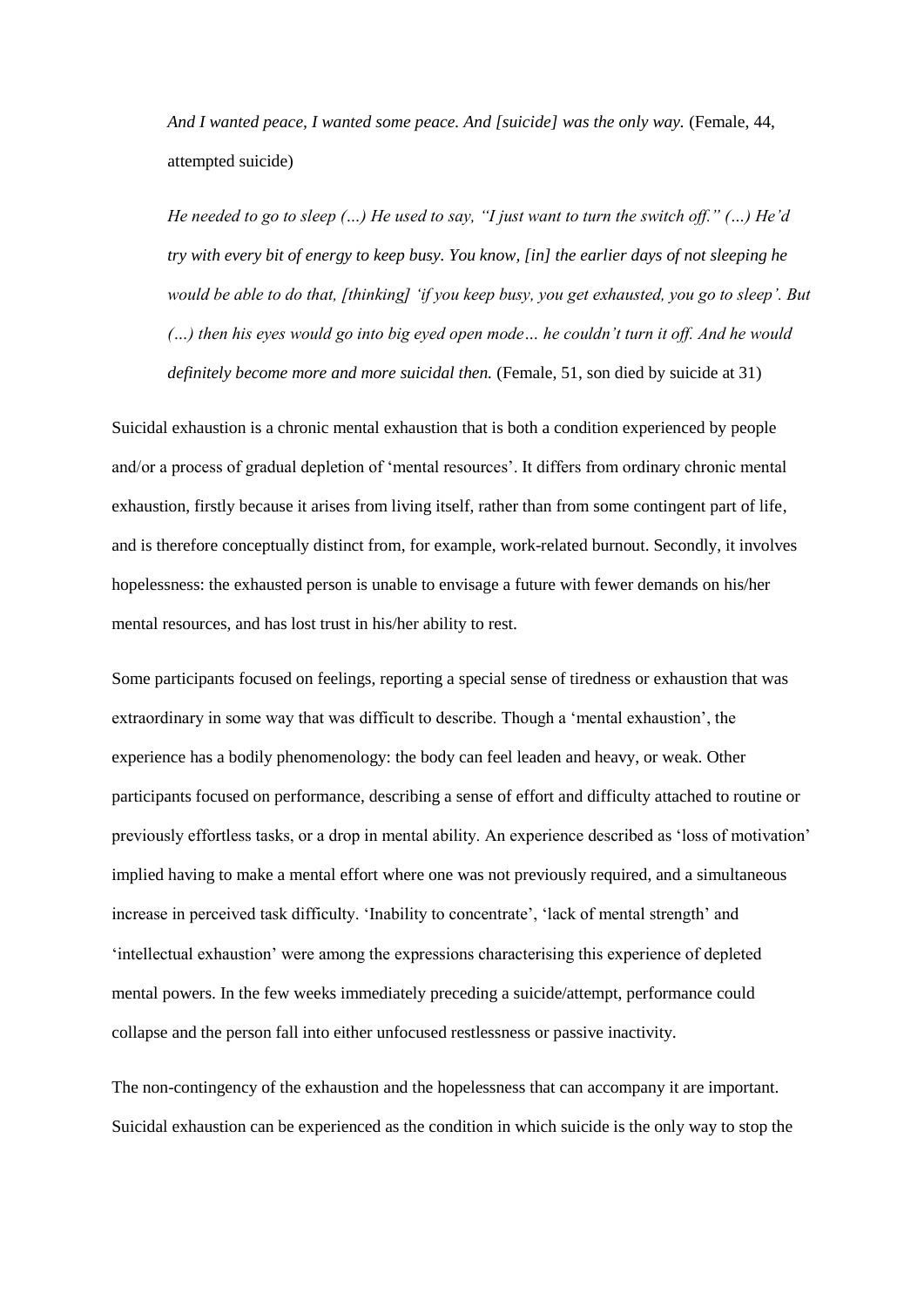relentless demand on mental resources and to rest. Living comes to be seen as incompatible with restfulness.

## **Suicidal Exhaustion, Lack of Inherent Worth and Lack of Trust**

Suicidal exhaustion is best understood in the context of the other two categories, 'lack of inherent worth' and 'lack of trust'. Living without inherent worth often implies over-commitment to roles or goals and having very high standards of performance. It may also mean that the person has a sense that they need to do something more and better than is required of others in order to be of value. This – be it academic excellence or altruistic pursuits, or something else – is then pursued without due attention to the conservation of mental resources and regardless of mental or physical ill health.

Negative, including suicidal, feelings and thoughts are hidden from others, suppressed and denied. This arises from lack of trust and lack of inherent worth insofar as feelings, thoughts and behaviours are hidden or suppressed because they are inconsistent with role performance. The strategies used to substitute for inherent worth and trust therefore place a heavy demand on mental resources. Suppression of difficult feelings and thoughts while creating worth and managing uncertainty by 'performing a self' requires constant effort. Strategies of self-reliance prevent sharing burdens until exhaustion forces a switch to a dependent way of coping. By then the exhaustion is severe, but the continued need to defend against loss of worth and manage anxiety can mean oscillation between high and low functioning. Significant others reported abrupt switching between what to them seemed almost like two people.

Sleep disorder, anxious ruminations and uncontrollable thoughts are also highly relevant to the process of suicidal exhaustion. People were often not sleeping, or having poor quality sleep, no better than "just lying there with your eyes closed" (Female, 24, attempted suicide). Some experienced vivid nightmares; others woke in a full state of anxiety, un-refreshed. Suicidal exhaustion offers both a motivation for suicide as the primal need to 'switch off' and a justification for it, as the self becomes experienced as useless, 'just a burden' to others.

# **The Model**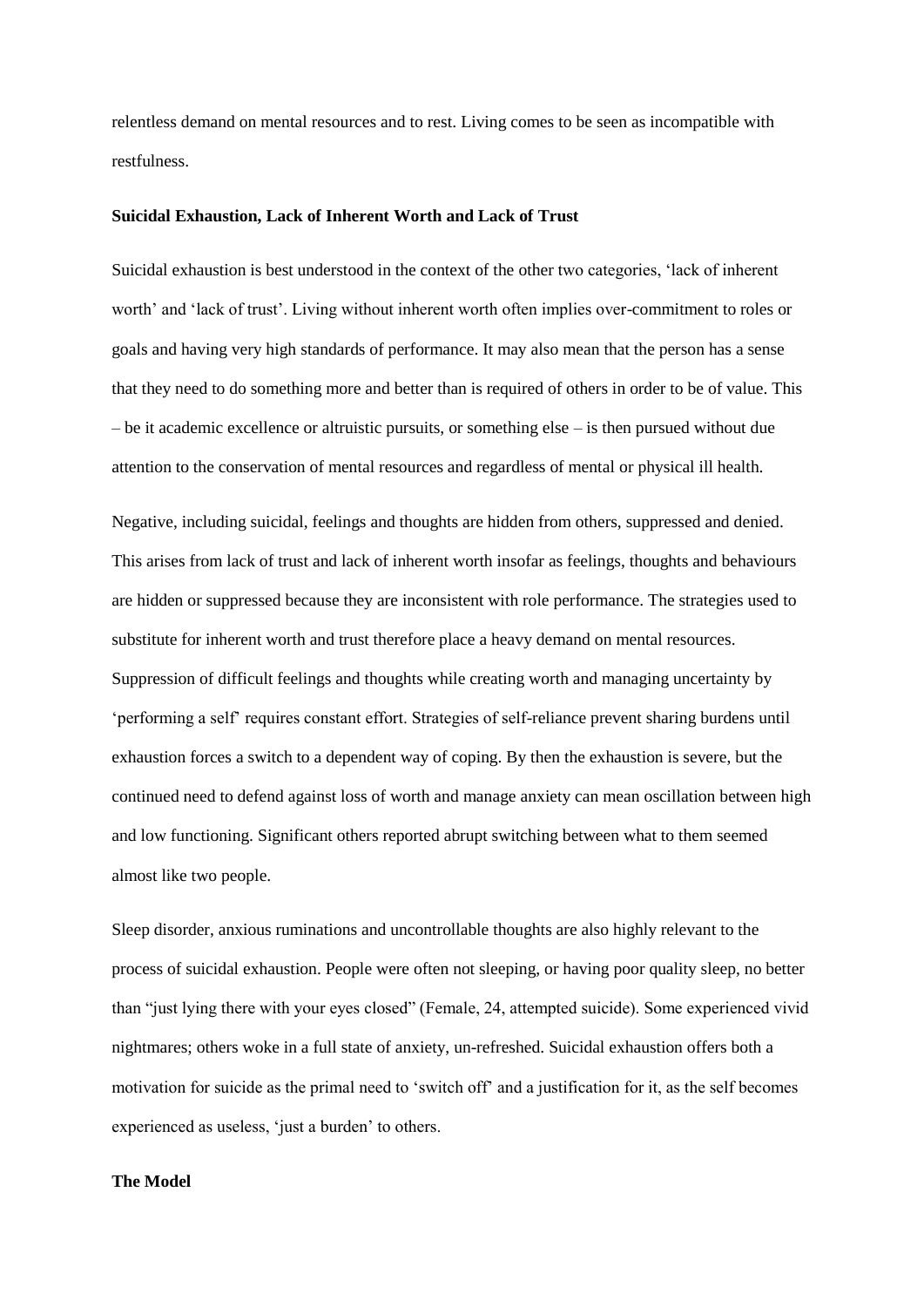#### [Figure 4 about here]

The process of suicide is a complex interaction of three elements of experience: 'lack of trust', 'lack of inherent worth' and 'suicidal exhaustion' (see Figure 4). The first two are conditions in which the third emerges; however the relationships between all three elements are reciprocal. The Figure 1 arrows indicate the dynamic way in which the experiences unfold together. 'Lack of trust' and 'lack of inherent worth' precede 'suicidal exhaustion': many, if not the majority, of participants lived for years trying to substitute for trust and inherent worth before they became suicidally exhausted. Even in cases where the suicide/attempt seemed sudden, narratives contained references to pre-existing problems with trust and inherent worth. 'Lack of inherent worth' and 'lack of trust' are interlinked through codes such as 'lack confidence' (the inability to trust oneself to make a valuable contribution) and 'lack of reciprocity' (the absence of a key ingredient of a trust relationship, which indicates either that the suicidal person feels unworthy of care (self-reliant strategies) or unable to respond to the needs of others (dependent strategies)).

In addition there were developmental narratives in which a variety of problematic family relationships seemed to impact the ability to trust others and the person's self-worth, and prevent safe exploration and interpretation of feelings and interests from which inherent worth could develop. The Figure 4 returning arrows indicate that suicidal exhaustion degrades a person's sense of inherent worth, selftrust and trusting relationships. Participants' repeated suicide attempts meant that the suicidal person and family members no longer trusted themselves or each other to manage the situation, and the suicidal person's perception of being 'just a burden to others' gained strength as suicidal feelings and behaviours became more established.

## **Discussion**

The present study explores in detail the processes by which a person becomes suicidal and attempts or completes suicide. Two processes, an increasing lack of trust and lack of inherent worth, lead to and feed into, a third process – suicidal exhaustion. This model explains the suicidal process.

## **Lack of Inherent Worth as Effortful**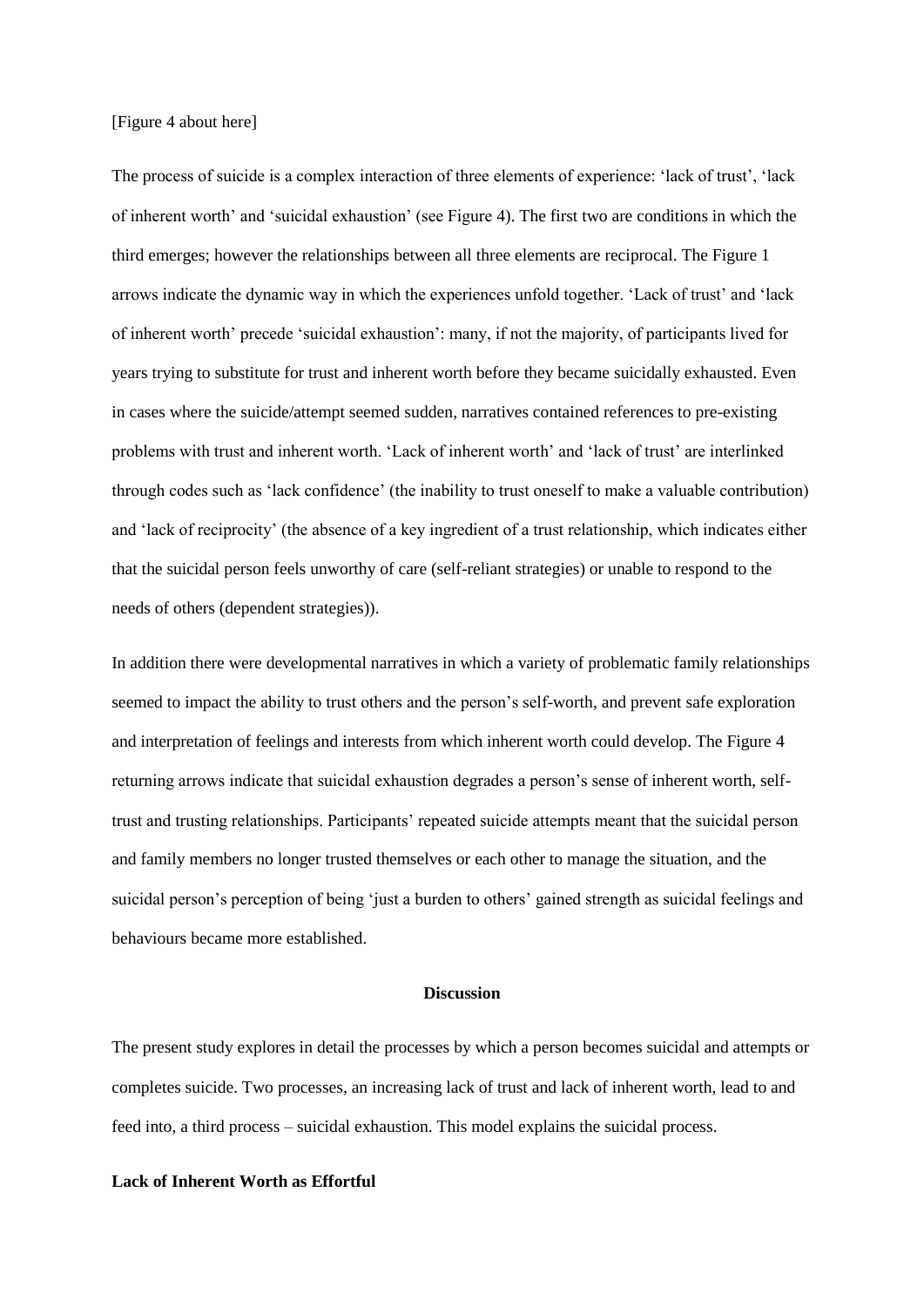The model distinguishes between inherent and contingent worth. Our data support the idea that 'selfhatred' alongside low self-esteem and self-blame are parts of the suicidal process (Van Orden et al., 2010); in our model however they are expressions of low 'inherent worth' of which, following exhaustion, feelings of burdensomeness are a consequence.

Among the cases of suicide and suicide attempt were both people who were high achievers and seemingly confident, and those less accomplished or sure of themselves, yet they shared a sense of worth contingent on external structures (job, caring role, etc.). When through circumstance, these no longer provided stable and substantial sources of worth, they became vulnerable to suicide.

Deci and Ryan (2000) argue that, more than failures and successes, it is how the individual relates to the content of their goals and their reasons for pursuing them that are associated with differences in mental health. Self-determined pursuits (motivated intrinsically or by well-internalised external motives rather than extrinsically by rewards, external evaluation or avoidance of punishment or shame) and intrinsically meaningful and worthwhile goals (rather than goals reliant on contingent approval or external signs of worth) result in wellbeing. Achieving goals of extrinsic worth requires "internal prods and pressures" and is "characterised by inner conflict" between the demand of the extrinsically motivating factor and "the person's lack of desire to carry it out" (pp. 237). Our model suggests suicidal process is founded on goal-oriented and value-led behaviour carried out in pursuit of contingent self-worth as a substitute for inherent worth. Contingent self-worth depends on successfully fulfilling the requirements of a role, a goal - or any self-interpretation (a set of values) for that matter. If the person also sees these (and herself) as inherently meaningful and valuable, their pursuit is driven not merely by beliefs about what one ought to do, but by situation appropriate affective responses. These are absent when inherent worth is diminished. The finding is consonant with the results of our previous study, in which we showed how the experience of suicidal feelings is often a deep-reaching conflict between goals and values on the one hand, and emotional responses on the other. Agency is disrupted and depleted, and the person fails to function as an integrated self (Benson et al., 2013). Such incongruence is experienced by suicidal people as effortful, and is cognitively expensive (Baumeister et al., 1998). By contrast, self-determined motivation has been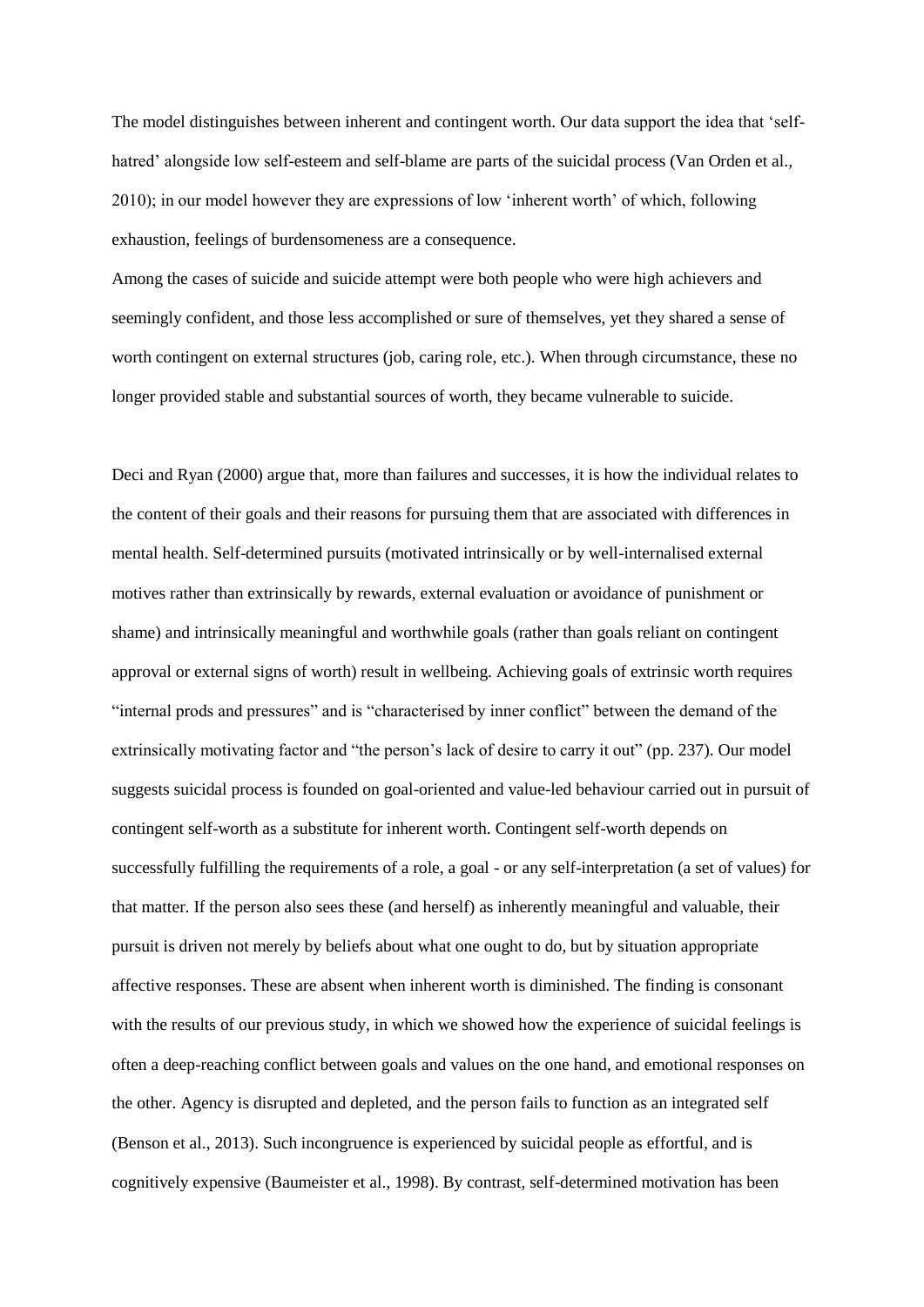found helpful in maintaining behaviours (Deci & Ryan, 2000), particularly when greater effort or persistence is required to carry out a socially-valued action (Green-Demers et al., 1997).

Baumeister (1990) argues that a narrowing of time perspective, the absence (or "irrationality"; pp. 104) of plans, concrete rather than abstract thinking, and the "rejection of meaning" (pp. 101) form a 'strategy of cognitive deconstruction' used to achieve an emotionally numb state in the face of distressing self-appraisals. Arguably, this is not a strategy at all, but a consequence of exhaustion, which can be partially attributed to a pre-existing state of meaningless, numb inertia. This interpretation is consistent with the reported experiences of our suicidal participants, who characterised this state as a failure of mental ability (a further threat to self-worth). Escape from this state was for many a part of the ultimate motive for suicide.

#### **Trust, Anxiety and Mental Resources**

To trust is to "behave 'as if' we knew the future" (Sztompka, 1999), circumventing the need to calculate all possible outcomes. Such calculations are cognitively expensive and incapable of producing certainty: the harder one has to work at arriving at a proposition the less certain one will be of its truth (Schwartz et al., 1991). Anxious ruminations may be understood as a pursuit for certainty (Nolen-Hoeksema, 2000), whereas trust is "a mechanism that allows people to cope with uncertainty" (Lahno, 2001, p187). Anxiety disorders (Sareen, 2011), symptoms (Busch et al., 2003) and trait anxiety (Brezo et al., 2008) have all been linked with suicidal behaviour.

Lack of trust and lack of inherent worth interact in the experience of anxiety. When overwhelmed by anxiety, nothing seems more worth doing than anything else. The kind of practical significance that characterises experiences of inherent worth 'falls away' in anxiety (Heidegger, 1962/1927) and the world appears inaccessible to the person. There is a felt sense of weakness (Mumford, 1994) and, in lieu of a trustful commitment to things turning out well, a mental life preoccupied by processing too many, undifferentiated possibilities. Combined, this amounts to a sense of exhaustion and fearful loss of trust in the person's capacity to withstand the demands of the situation.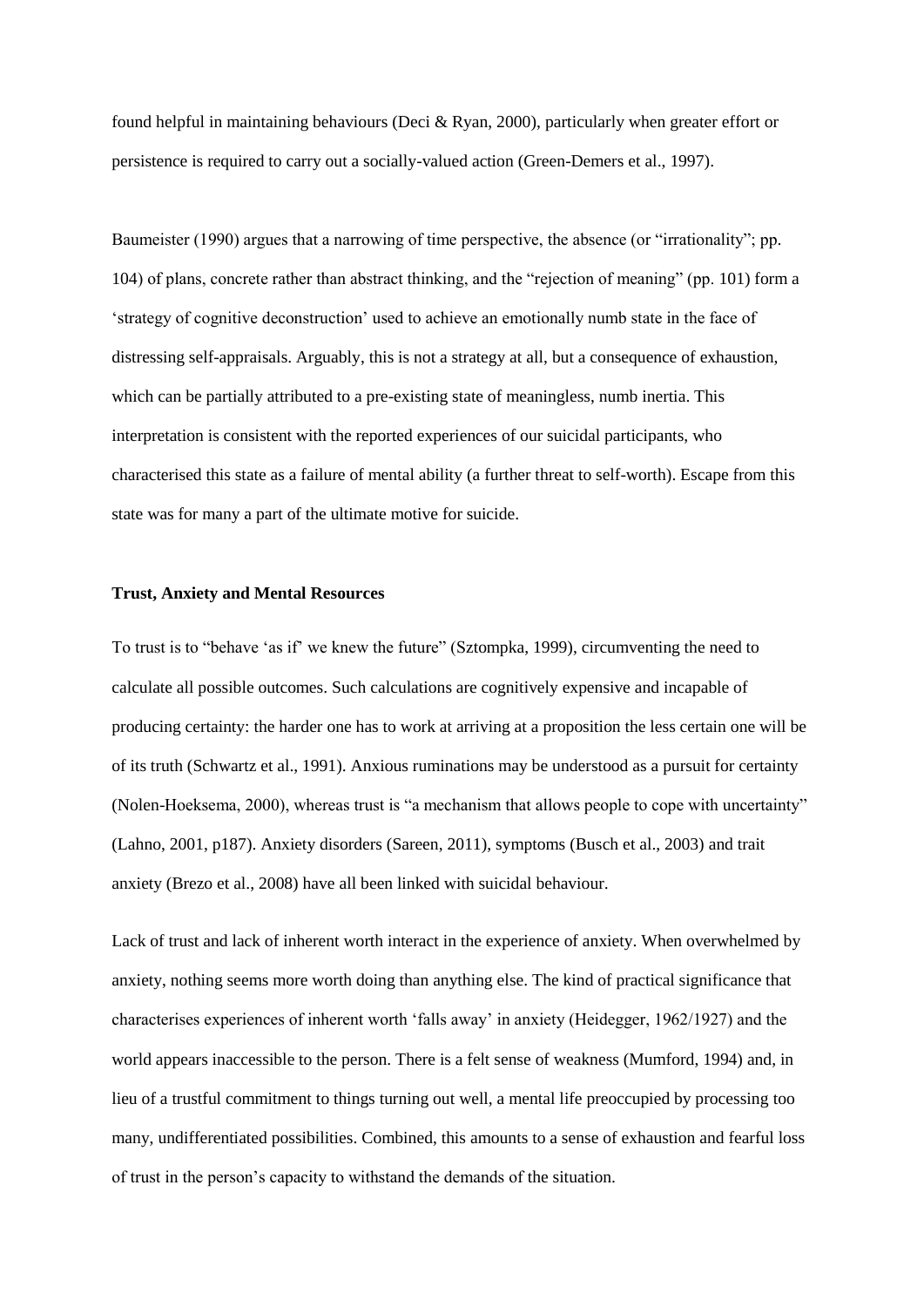Trust is also inherently relational. Løgstrup (1956, p18) emphasises the fundamental *necessity* of trust for living. Trust helps people bond, integrate meaningfully into a community, and gain 'social capital' (Kawachi et al., 1997). It allows individuals to have a stake in their community and to play a part in collective structures. Simpson (2012) argues that trust is a response to the basic features of what it means to live socially – reliance, cooperation and anxiety. Social relationships are intrinsically anxiety provoking, as others are unknown, unpredictable and beyond our control; therefore trust is indispensable for living (Sztompka, 1999). 'Lack of trust' seems consonant with the thwarted need for belongingness described in Joiner's interpersonal theory (Van Orden et al., 2010), and may represent the mechanism through which it comes about. When we do not, or cannot trust, the possibilities available to us relationally begin to diminish (Løgstrup, 1956). The more we mistrust (or experience ourselves as untrustworthy), the more isolated or alienated we become, and the more thwarted our need to belong. Trust also involves an assumption that a relationship is built on competence, and motives are imbued with care and concern (Govier, 1993). Mistrust can enter into the relationships of suicidal people through the suicidal person's perception that the other is unable to tolerate difficult feelings and respond appropriately, and through the other's perception that suicidal thoughts or acts call into question the competence and caring motives of the suicidal person.

A lack of trust prompted individuals to find substitutes such as self-reliance to help them function as social agents. Self-reliant agency excludes others at the expense of the kind of practical and emotional connectedness that comes from involving others in one's projects, sharing personal goals and disclosing thoughts and feelings. Consequently, when problems inevitably occur, these are faced alone, and the regulation of stress and negative emotions is wholly intrapersonal.

## **Potential Psychological Processes Contributing to Suicidal Exhaustion**

To the extent that the cognitively expensive substitution strategies for inherent worth and trust fail to work, overwhelming feelings of anxiety, shame, guilt, self-loathing, helplessness, hopelessness, worthlessness or anger (Schneidman's (1993) 'psychache') result in a resource consuming need to self-regulate. According to Baumeister's 'Ego-depletion hypothesis' emotion regulation uses the same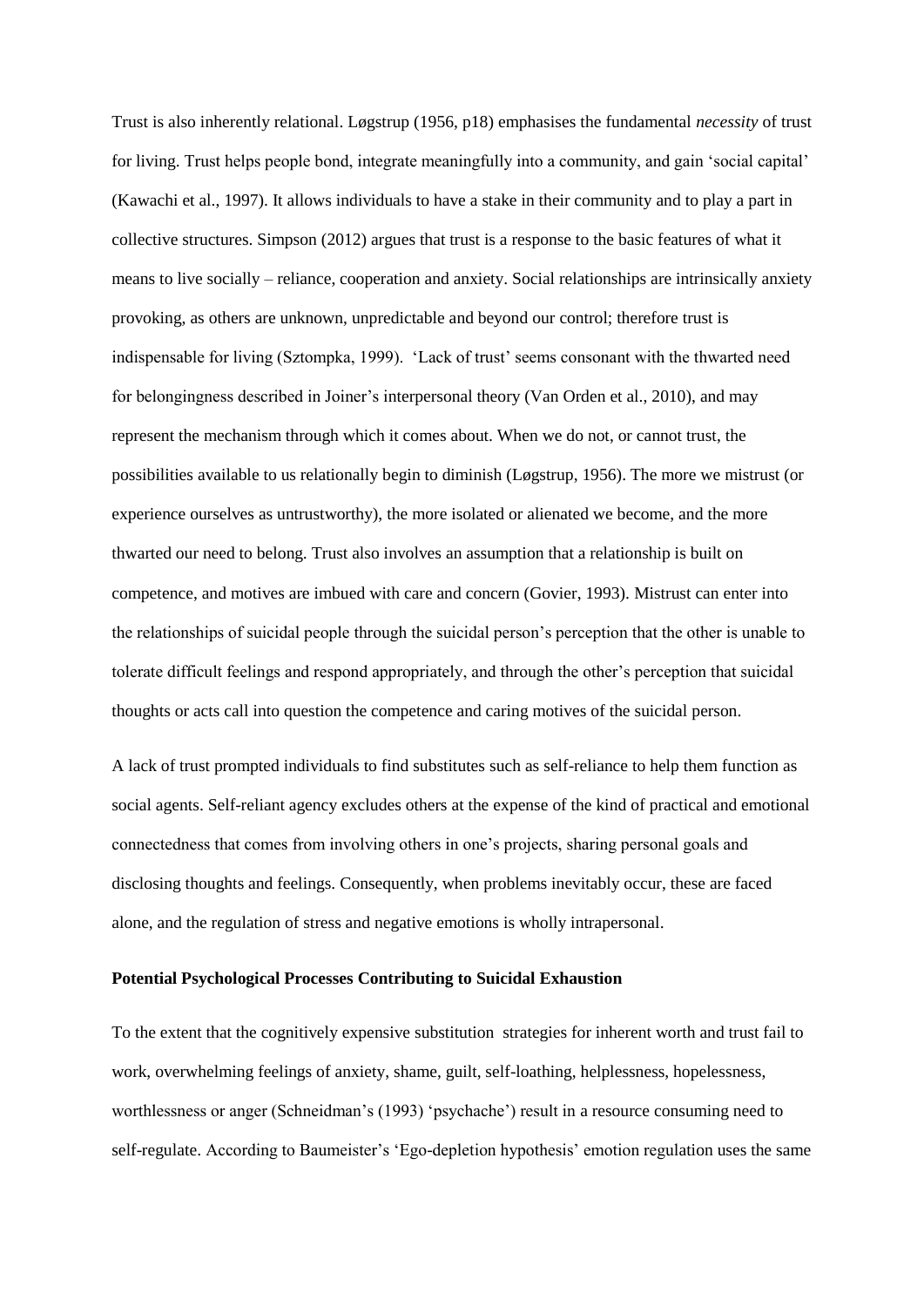resource as the kinds of decision-making and direction of thought and attention involved in substituting for inherent worth and trust (Baumeister et al., 1998), and it therefore contributes to any exhaustion already present. Emotional pain becomes intolerable when the resources for self-regulation are sufficiently diminished, and respite through sleep or positive affect becomes impossible. The suicidal desire to 'escape from psychache' is actually also a desire *for* rest; Schneidman (1966) himself noted a connection between death and sleep in reasons people give for suicidal acts.

The experiences of extreme tiredness, effort, and the felt inability to respond to challenges requiring attention and concentration, which were evident in our data, appear to indicate mental exhaustion. Experiences of effort provide information about task difficulty relative to resources and may indicate progressive exhaustion, so that the more depleted the resource the more effortful the action (Bayne & Levy, 2006). However, experiments show that if people believe that self-control depends on an unlimited resource they fail to exhibit ego-depletion effects (Job et al., 2010). Beliefs about future ability to respond to mental challenges therefore have a bearing on how much energy someone is willing to expend in the present. If the *experiences* of effort and exhaustion track this process, then the experiences will have, as Bayne & Levy (2006) suggest, a teleo-anticipatory character. This may be important for understanding how a state of mental exhaustion becomes suicidality.

As noted, hopelessness is an important contributor to suicide in virtually all recent theories of suicidal behaviour. In our model, hopelessness distinguishes suicidal exhaustion from other forms of chronic mental exhaustion. Studies have shown that suicidal people are less able to imagine a positive future, and that their future-directed thinking is vague, infrequent and presents a truncated future (Williams, 2001). Consequently, they are unable to sense how much demand the future will place on their mental resources; if they do strive to imagine a future it will be populated with resource-depleting factors, such as sleepless nights and negatively-valenced events. Insofar as experiences of exhaustion are teleo-anticipatory, hopelessness deepens them.

However, unlike many other theories, our model does not rely on the idea that hopelessness is sufficient for seeing *suicide* as the only escape from stress. With inherent worth gone or diminished,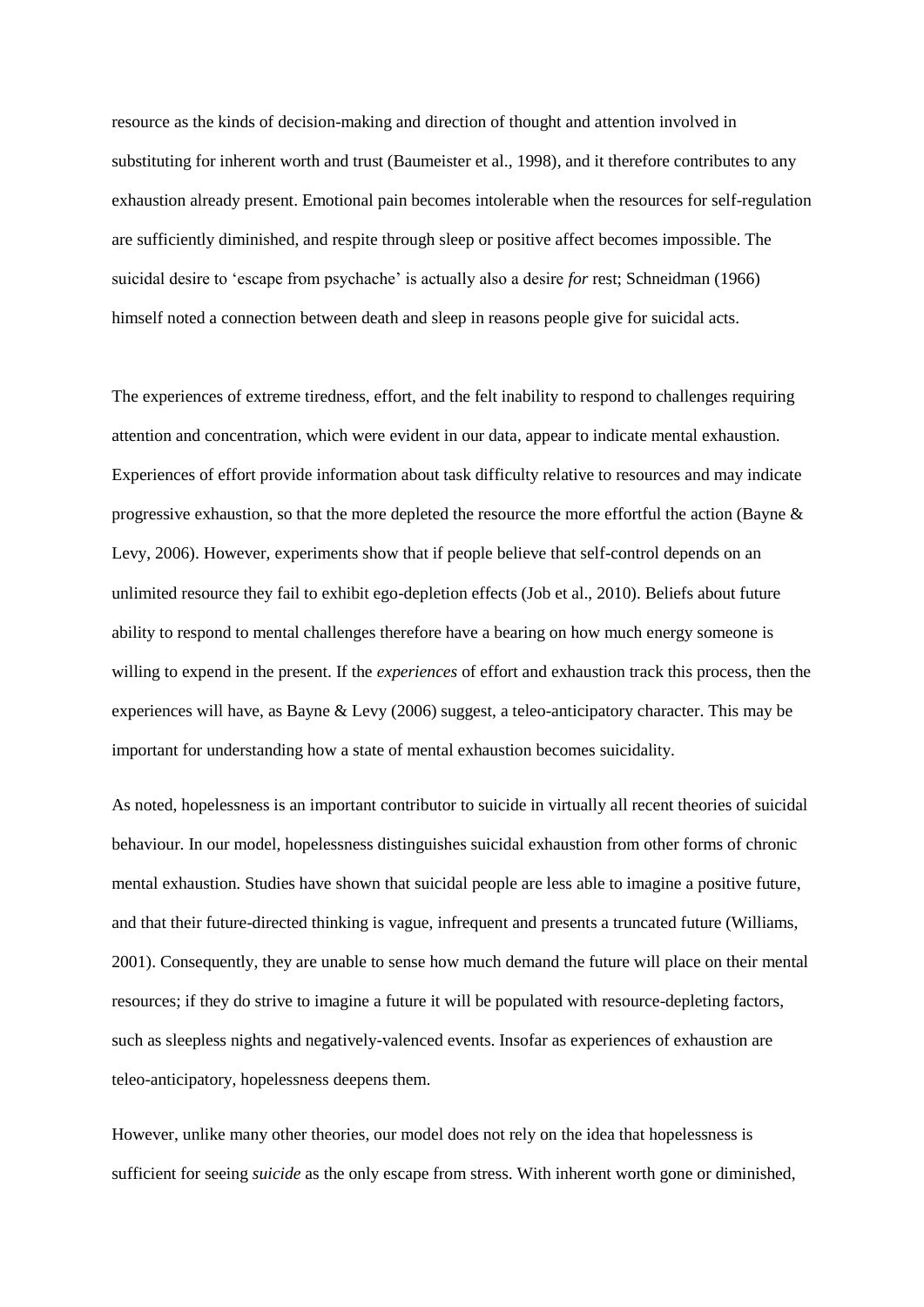meaning and value have to be generated via extrinsic goals and pursuits, and this cannot happen effortlessly but requires self-regulation. The cognitive deficits that spell trouble for future-oriented thinking are particularly potent for people who, lacking trust, seek certainty. With trust, the person would perhaps launch themselves into the future and relationships without knowing the outcomes; without trust, they are forced to choose between anxiety and strategies that are cognitively expensive (e.g. self-reliant coping, rumination). As such, living implies effort and suicide beckons as rest.

# **Limitations**

The majority of participants were White British, and therefore the model's application to understanding *all* experiences of suicidality may be limited. In addition, all suicidal people in the study were working age adults; again limiting the scope of the model and indicating further research is required. It has been noted that people who volunteer for a psychological autopsy study tend to be those from a more stable social background than is typical of suicides overall (Appleby et al., 1999), however, our sample included people from a range of backgrounds, allowing confidence that the same concerns with trust, worth and exhaustion arise regardless of socio-economic status. It should also be noted that although most suicides are completed by people not in touch with specialist mental health services, just over 70% of the suicidal people in the present study had accessed the services within a year of the suicide/attempt.

#### **Conclusion**

Understanding the process of suicide in terms of experiences – of lack of trust, lack of inherent worth and suicidal exhaustion - offers a novel way to think about the meaning of the events, illnesses and behaviours that precipitate suicide. As such, it could arguably be used to support lay efforts in suicide prevention, insofar it helps 'significant others' of suicidal people to interpret their own experiences and respond to the suicidal individual appropriately in his/her unique situation. Future research should map potential applications for this model in suicide prevention and assess its usefulness in real life suicide prevention scenarios. Any significant differences between gender and age groups should be described and the model modified as necessary. .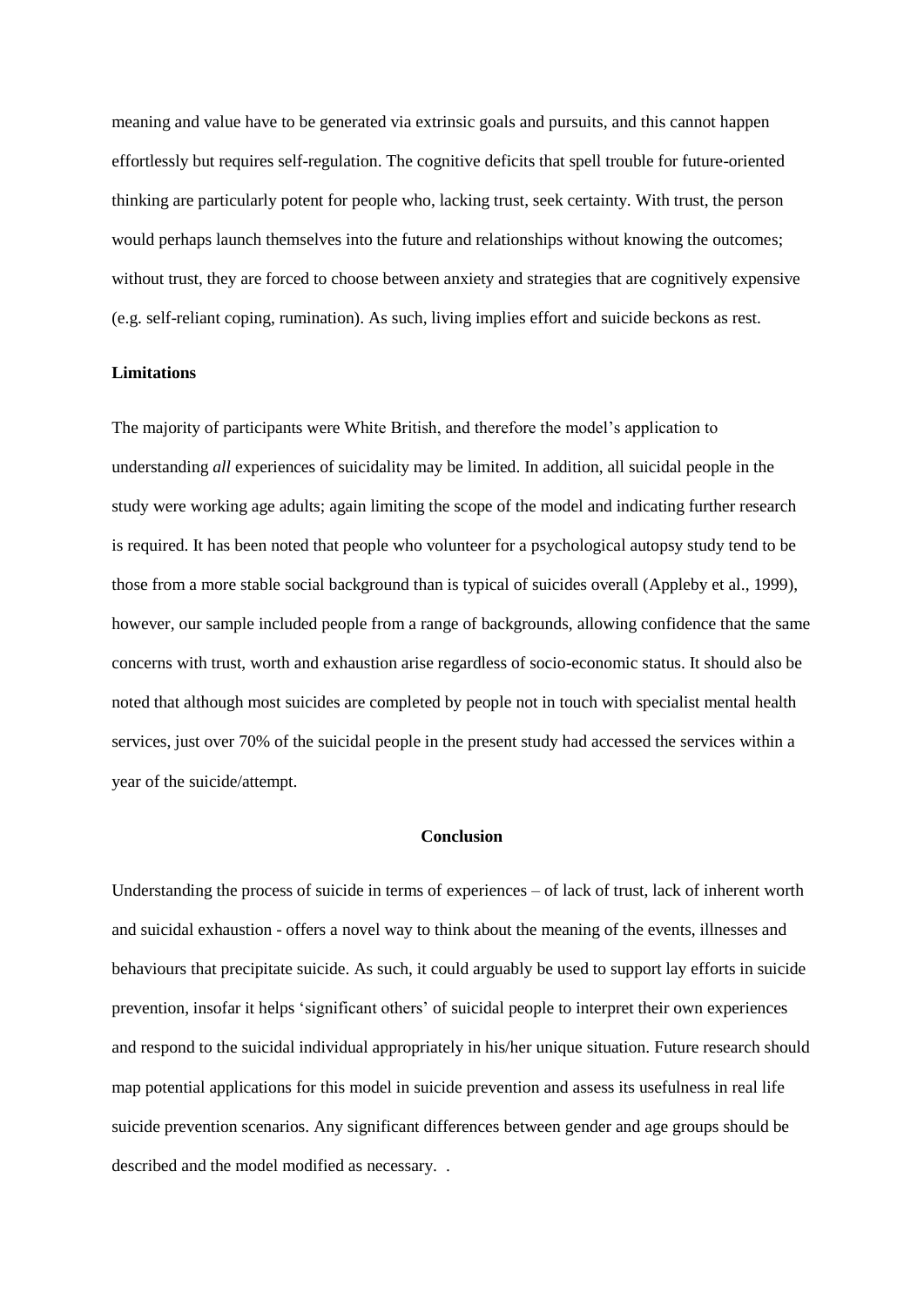#### **References**

Appleby, L., Cooper, J., Amos, T., & Faragher, B. (1999). Psychological autopsy study of suicides by people aged under 35. *The British Journal of Psychiatry, 175*(2), 168-174.

Baumeister, R. F., Bratslavsky, E., Muraven, M. & Tice, D. M. (1998) 'Ego-depletion: Is the active self a limited resource?' *Journal of Personality and Social Psychology 74*(5): 1252-1265.

Baumeister, R. F., & Leary, M. R. (1995). The need to belong: Desire for interpersonal attachments as a fundamental human motivation. *Psychological Bulletin, 117*, 497–529.

Baumeister, R. F. (1990). Suicide as escape from self. *Psychological Review, 97,* 90–113.

Bayne, T. & Levy, N. (2006) The feeling of doing: Deconstructing the phenomenology of agency. In Sebanz, N. & Prinz, W. (Eds.) *Disorders of Volition* (pp. 49-68) Cambridge (MA): MIT Press.

Bazalgette, L., Bradley, W. & Ousbey, J. (2011) *The Truth About Suicide.* A publication by Demos. Available at [http://www.demos.co.uk/publications/thetruthaboutsuicide.](http://www.demos.co.uk/publications/thetruthaboutsuicide) (Last checked 08 March 2015).

Beck, A. T., Brown, G., Berchick, R. J., Stewart, B. L., & Steer, R. A. (1990). Relationship between hopelessness and ultimate suicide: A replication with psychiatric outpatients. *American Journal of Psychiatry*, *147*, 190–195.

Benson, O., Gibson, S., & Brand, S. (2013) The Experience of Agency in the Feeling of Being Suicidal, *Journal of Consciousness Studies, 20*(7-8): 56-79.

Bhui, K. S., Dinos, S. & McKenzie, K. (2012) Ethnicity and its influence on suicide rates and risk', *Ethnicity & Health, 17*(1-2): 141-8.

Bonnewyn, A., Shah, A., Bruffaerts, R., Schoevaerts, K., Rober, P., Van Parys, H. & Demyttenaere, K. (2014) Reflections of older adults on the process preceding their suicide attempt: a qualitative approach, *Death Studies 38*, 612-618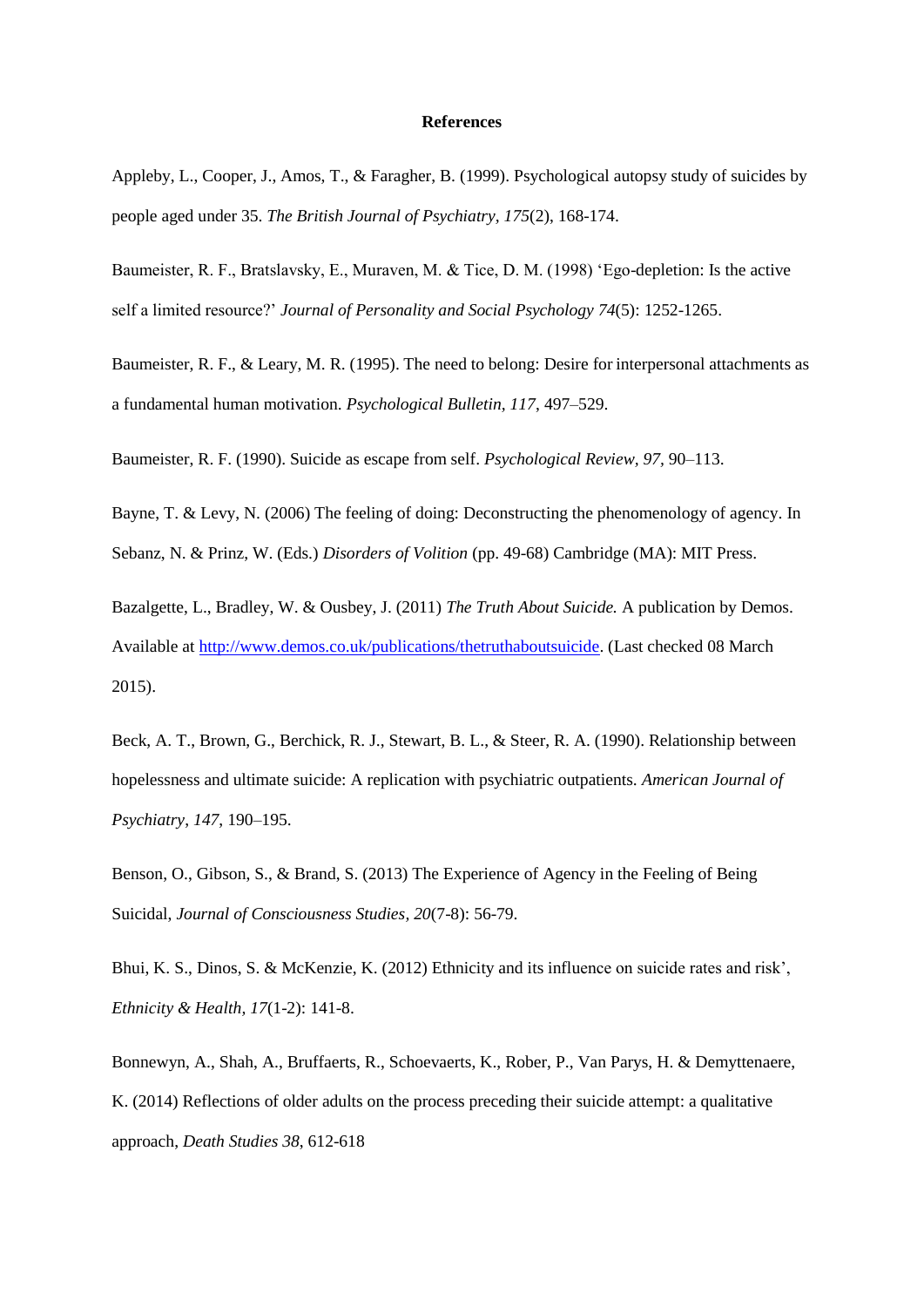Brezo, J., Paris, J., Hebert, M., Vitaro, F., Tremblay, R., & Turecki, G. (2008) 'Broad and narrow personality traits as markers of one-time and repeated suicide attempts: A population-based study'. *BMC Psychiatry, 8*: ArtID 15.

Bryant, A. & Charmaz, K. (2007) 'Grounded Theory Research: Methods and Practices' in *The SAGE Handbook of Grounded Theory* London: SAGE Publications Ltd. (pp. 1-28)

Busch, K. A., Fawcett, J., Jacobs, D. (2003) 'Clinical correlates of inpatient suicide'. *Journal of Clinical Psychiatry, 64*(1): 14–9.

Cavanagh, J. T., Carson, A. J., Sharpe, M. & Lawrie, S. M. (2003) 'Psychological autopsy studies of suicide: a systematic review'. *Psychological Medicine, 33*(3): 395-405.

Charmaz, K. (2006) *Constructing Grounded Theory.* London: SAGE

Charmaz, K. (1990) Discovering Chronic Illness: Using Grounded Theory. *Social Science & Medicine, 30*, 1161-1172.

Cole-King, A. & Lepping, P. (2010) Suicide mitigation: Time for a more realistic approach. *British Journal of General Practice, 60*, 3-4.

Crocker, L., Clare, L. & Evans, K. (2006) 'Giving up or finding a solution? The experience of attempted suicide in later life'. *Aging and Mental Health, 10*(6), 638-647.

Deci, E. L. & Ryan, R. M. (2000) 'The "What" and "Why" of goal pursuits: Human needs and the self-determination of behavior'. *Psychological Inquiry, 11*(4): 227-268.

Durkheim, E. (1951/1897). *Suicide. A sociological study.* FA Spaulding and G. Simpson (trans.) Glencoe: Free Press.

Fincham, B., Langer, S., Scourfield, J. & Shiner, M. (2011) *Understanding Suicide: A Sociological Autopsy.* Basingstoke: Palgrave Macmillan.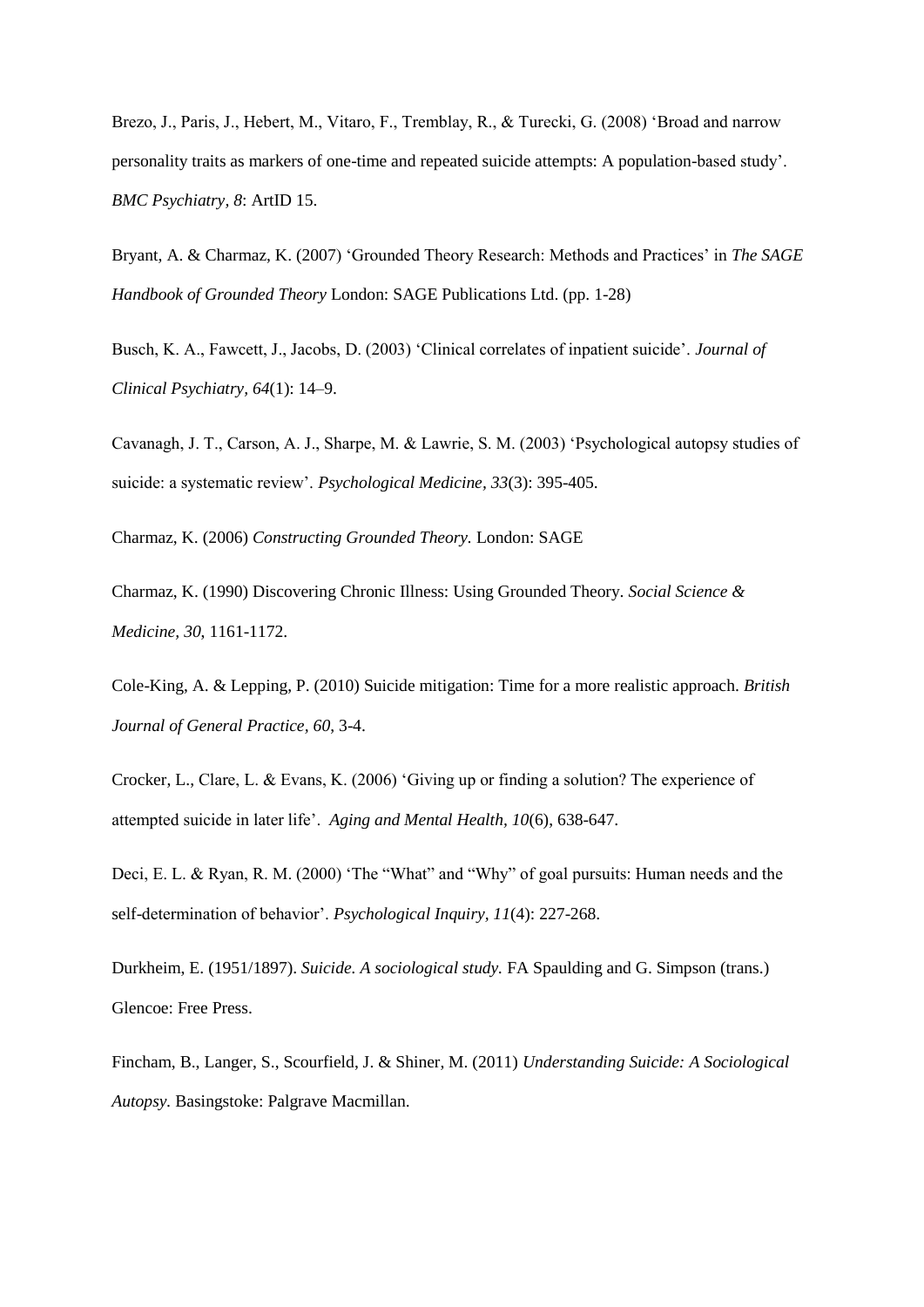Gibson, S., Boden, Z., Benson, O., Brand, S. L. (2014) 'The impact of participating in suicide research online'. *Suicide and Life-Threatening Behavior, 44*(4), 372–383.

Glaser, B. G. & Strauss, A. L. (1967) *The discovery of grounded theory: Strategies for qualitative research.* New York: Aldine.

Govier, T. (1993) Self-Trust, Autonomy, and Self-Esteem. *Hypatia, 8*(1), 99-120.

Green-Demers, I., Pelletier, L. G. & Menard, S. (1997) The impact of behavioral difficulty on the saliency of the association between self-determined motivation and environmental behaviors. *Canadian Journal of Behavioural Science, 29*, 157-166.

Heidegger, M. (1962/1927) *Being and Time.* Trans. Macquarrie, J. & Robinson, E. New York: Harper & Row.

Hjelmeland, H. & Knizek, B. L. (2010) Why we need qualitative research in suicidology. *Suicide and Life-Threatening Behavior, 40*(1), 74-80.

Houston K, Hawton K & Sheppard R (2001) Suicide in young people aged 15-24: A psychological autopsy study. *Journal of Affective Disorders 63*(1-3), 159-170.

Job, V., Dweck, C. S. & Walton, G. M. (2010) Ego-depletion – is it all in your head? Implicit theories about willpower affect self-regulation. *Psychological Science, 21*(11), 1686-1693.

Joiner, T. (2005). *Why people die by suicide.* Cambridge, MA: Harvard University Press.

Jordan, J., McKenna, H., Keeney, S., Cutcliffe, J., Stevenson, C., Slater, P., & McGowan, I. (2012) Providing meaningful care: Learning from the experiences of suicidal young men, *Qualitative Health Research, 22*, 1207-1219

Kawachi, I, Kennedy, BP, Lochner, K & Prothrow-Smith, D (1997). Social capital, income inequality and mortality. *American Journal of Public Health, 87*(9), 1491-1498.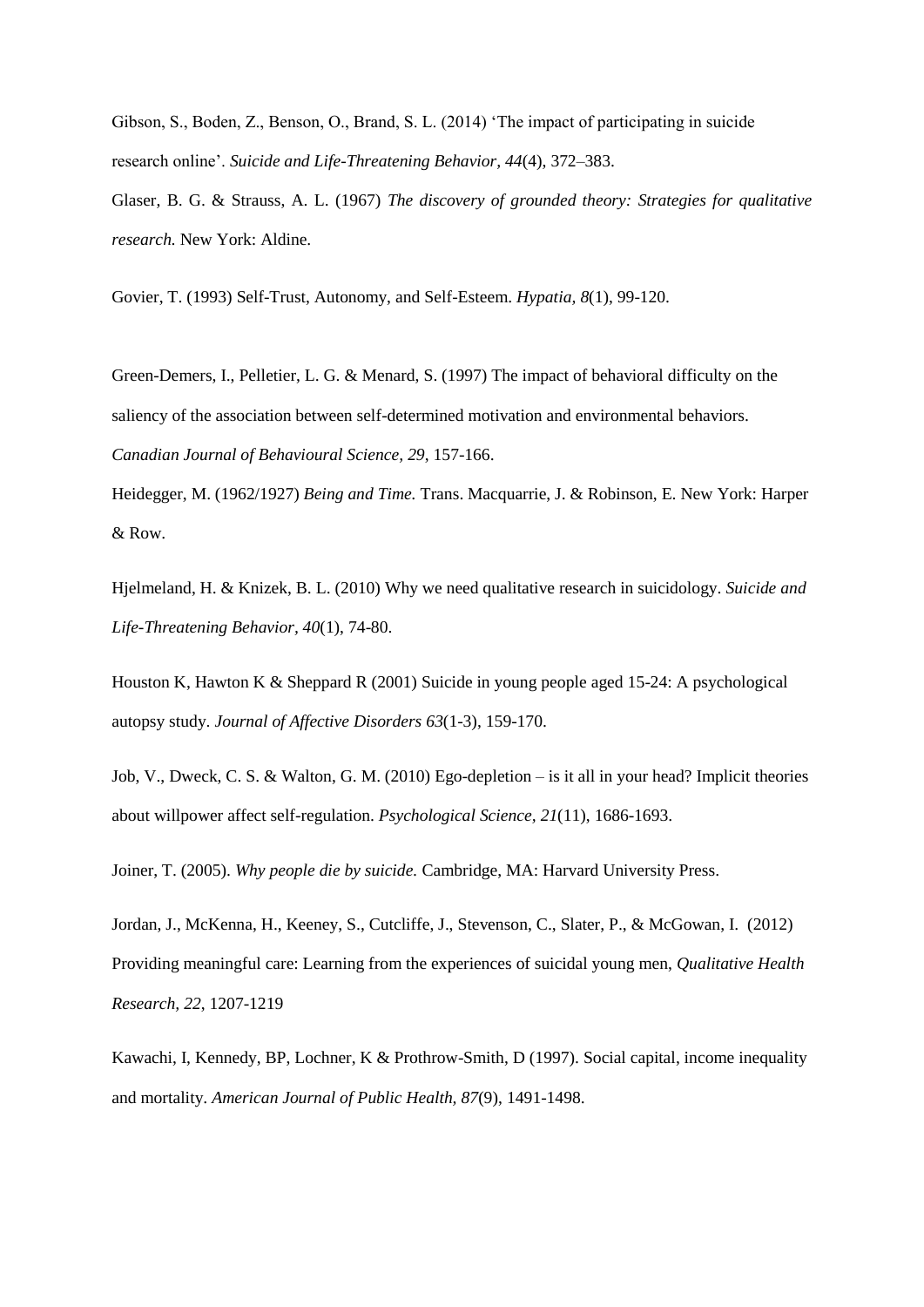Lahno, B. (2001) On the emotional character of trust. *Ethical Theory and Moral Practice, 4*(2), 171- 189.

Lewis, G. & Sloggett, A. (1998) 'Suicide, deprivation, and unemployment: record linkage study'. *British Journal of Medicine, 317*, 1283.

Løgstrup, K.E. (1997) *Beyond the Ethical Demand.* Notre Dame, IN: Notre Dame University Press. (Original work published 1956.)

McDermott, E., Roen, K. & Scourfield, J. (2008) Avoiding shame: young LGBT people, homophobia and self-destructive behaviours. *Culture, Health and Sexuality, 10*(8), 815-829.

Mumford, D. B. (1994) 'Can 'functional' somatic symptoms associated with anxiety and with depression be differentiated?'. *International Journal of Methods in Psychiatric Research, 4*, 133-141.

Murray, H. (1938). *Explorations in personality.* New York: Oxford University Press.

Nolen-Hoeksema, S. (2000) The role of rumination in depressive disorders and mixed anxiety/depressive symptoms. *Journal of Abnormal Psychology, 109*(3), 504.

Pilgrim, D., Rogers, A., & Bentall, R. (2009). The centrality of personal relationships in the creation and amelioration of mental health problems: the current interdisciplinary case. *Health, 13(2)*, 235- 254.

Rivlin, A., Fazel, S., Marzano, L. & Hawton, K. (2013) The suicidal process in male prisoners making near-lethal suicide attempts. *Psychology, Crime & Law, 19,* 305-327

Sareen, J. (2011) Anxiety Disorders and Risk for Suicide: Why Such Controversy? *Depression & Anxiety, 28*, 941–945.

Schneidman, E. S. (1993). Suicide as psychache. *Journal of Nervous and Mental Disease, 181*, 147- 14.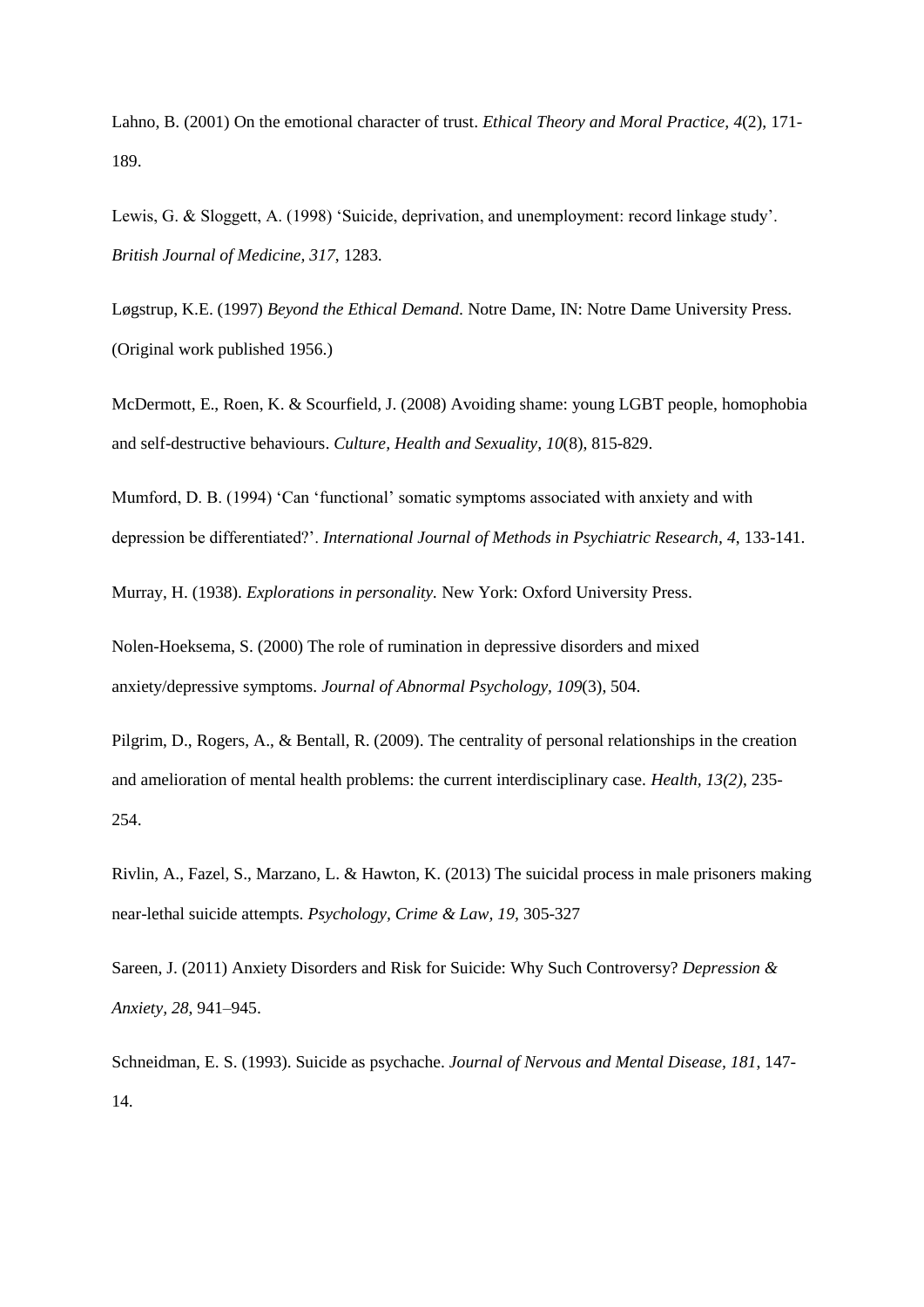Schneidman, E. S. (1966) Orientations towards death: A vital aspect of the study of lives. *International Journal of Psychiatry, 2*, 167-200.

Schneidman, E. S. (1992). A conspectus for conceptualizing the suicidal scenario. In R. Maris, A. Berman, J. Maltsberger, & R. Yufit (Eds.), *Assessment and prediction of suicide.* (pp. 50-65). New York: Guilford Press

Schwartz, N., Bless, H., Strack, F. Klumpp, G., Rittenauer-Schatka, H. & Simons, A. (1991) Ease of retrieval as information: Another look at the availability heuristic. *Journal of personality and social psychology, 61,* 195-202

Simpson, T.W. (2012). What is trust? *Pacific Philosophical Quarterly, 93*(4), 550-569.

Skodlar B., Tomori, M. & Parnas, J. (2008) Subjective experience and suicidal ideation in schizophrenia. *Comprehensive Psychiatry, 49*, 482-488.

Sun, F., Long, A., Huang, X. & Chiang, C. (2009) A grounded theory study of action/interaction strategies used when Taiwanese families provide care for formerly suicidal patients. *Public Health Nursing*, *26,* 543-552

Sweeney, L., Owens, C. & Malone, K. (2015) Communication and interpretation of emotional distress within the friendships of young Irish men prior to suicide: a qualitative study. *Health and Social Care, 23,* 150-158

Sztompka, Piotr (1999) *Trust: A sociological theory.* Cambridge: Cambridge University Press.

Van Orden, K. A., Witte, T. K., Cukrowicz, K. C., Braithwaite, S. R., Selby, E. A. & Joiner, T. E. Jr. (2010) The interpersonal theory of suicide. *Psychological Review, 117* (2), 575-600.

Wiener, C. (2007) Making Teams Work in Conducting Grounded Theory. *The SAGE Handbook of Grounded Theory.* London: SAGE Publications Ltd. (pp. 293-310)

Williams, J. M. G. (2001) *Suicide and attempted suicide: Understanding the Cry of Pain*. London: Penguin.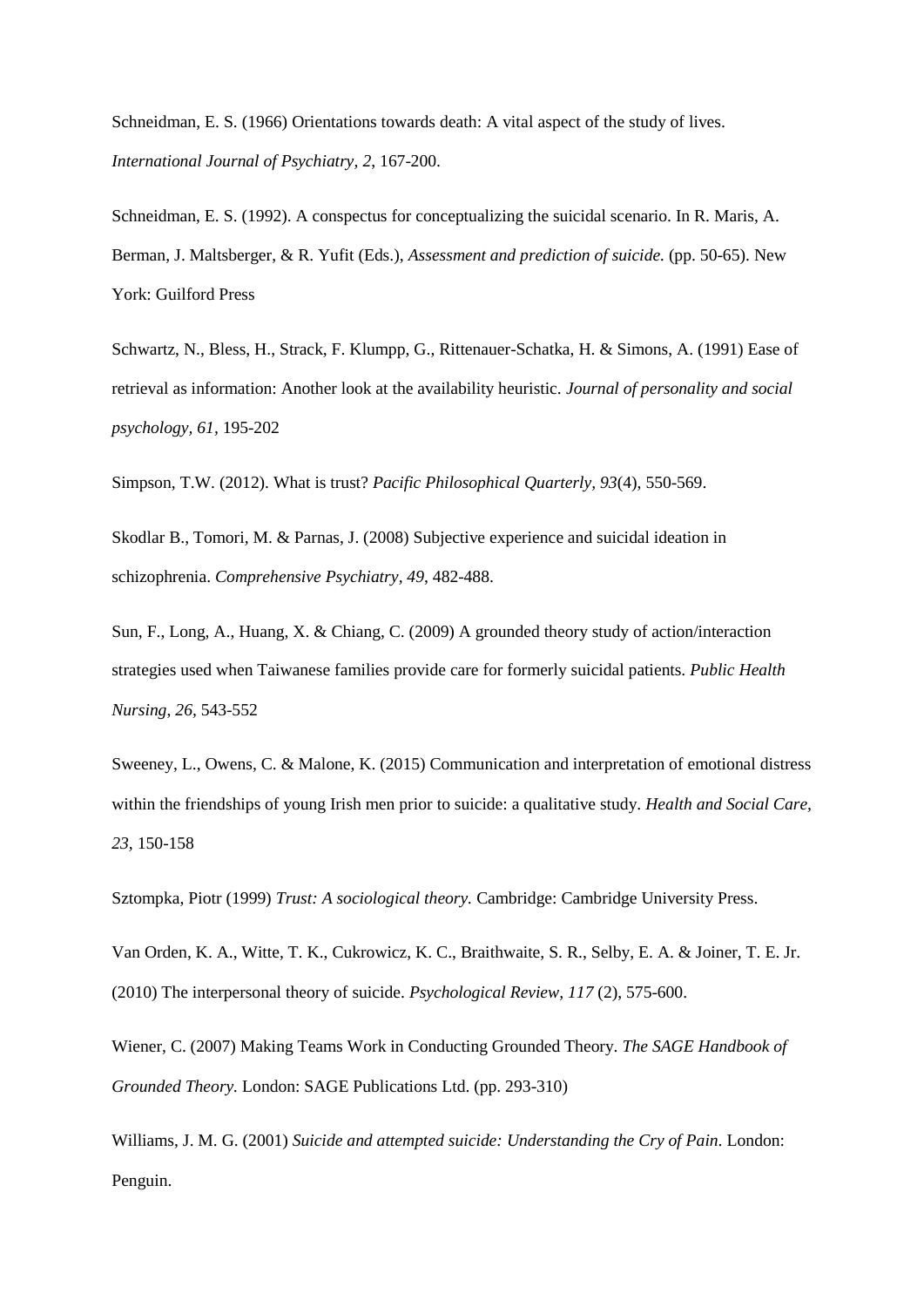# **Experiences**

Shame and self-hate

Guilt & self-blame

Feelings of worthlessness

Absence of appropriate feeling/meaninglessness



# **Consequences**

Defence:

Anger/aggression towards others

Blaming others

Substitution:

Over commitment to - / dependence on a role, goal or project

Self-sacrifice, moral perfectionism, reconstructing self-worth as utility to others

Increased risk in response to:

Role change

Performance problems

Relationship problems/breakdown

Figure 1. Lack of Inherent Worth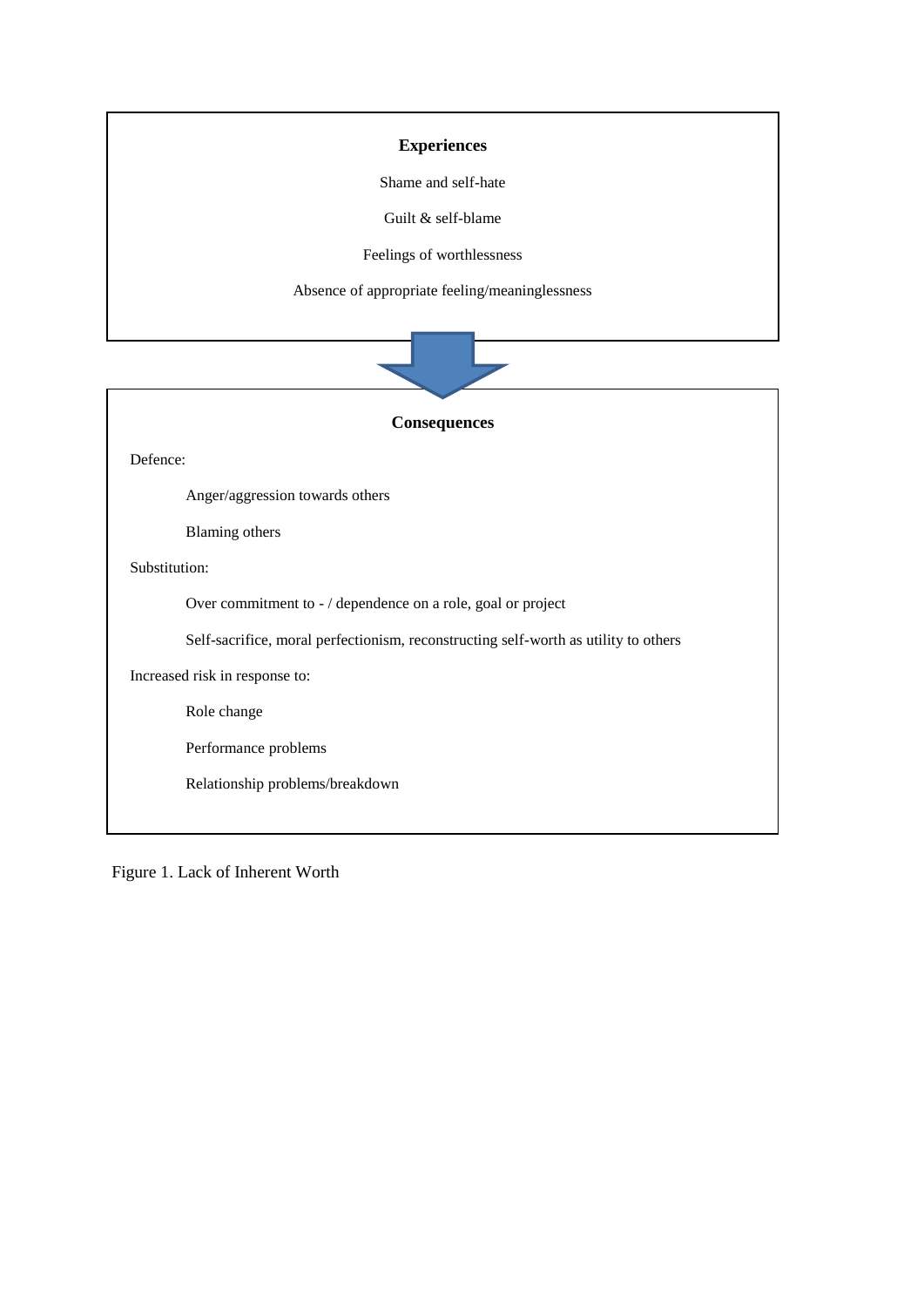

Objectless, overwhelming feelings of anxiety/fear

Overwhelming feelings of uncertainty about social standing/role/status/ability

Unremitting doubts and worries

A sense of interpersonal distance

Mistrust/distrust of others

Self-doubt and lack of confidence



| <b>Consequences</b>            |                                                                                 |
|--------------------------------|---------------------------------------------------------------------------------|
| Defence:                       | Hyper-vigilance                                                                 |
|                                | Rumination                                                                      |
|                                | Seeking external validation                                                     |
| Substitution:                  | Emotional self-reliance $\rightarrow$ Emotional dependence                      |
|                                | Practical self-reliance $\rightarrow$ Practical dependence                      |
| Increased risk in response to: |                                                                                 |
|                                | Relationship breakdown, bereavement or temporary absence of a significant other |
|                                |                                                                                 |

Figure 2. Lack of Trust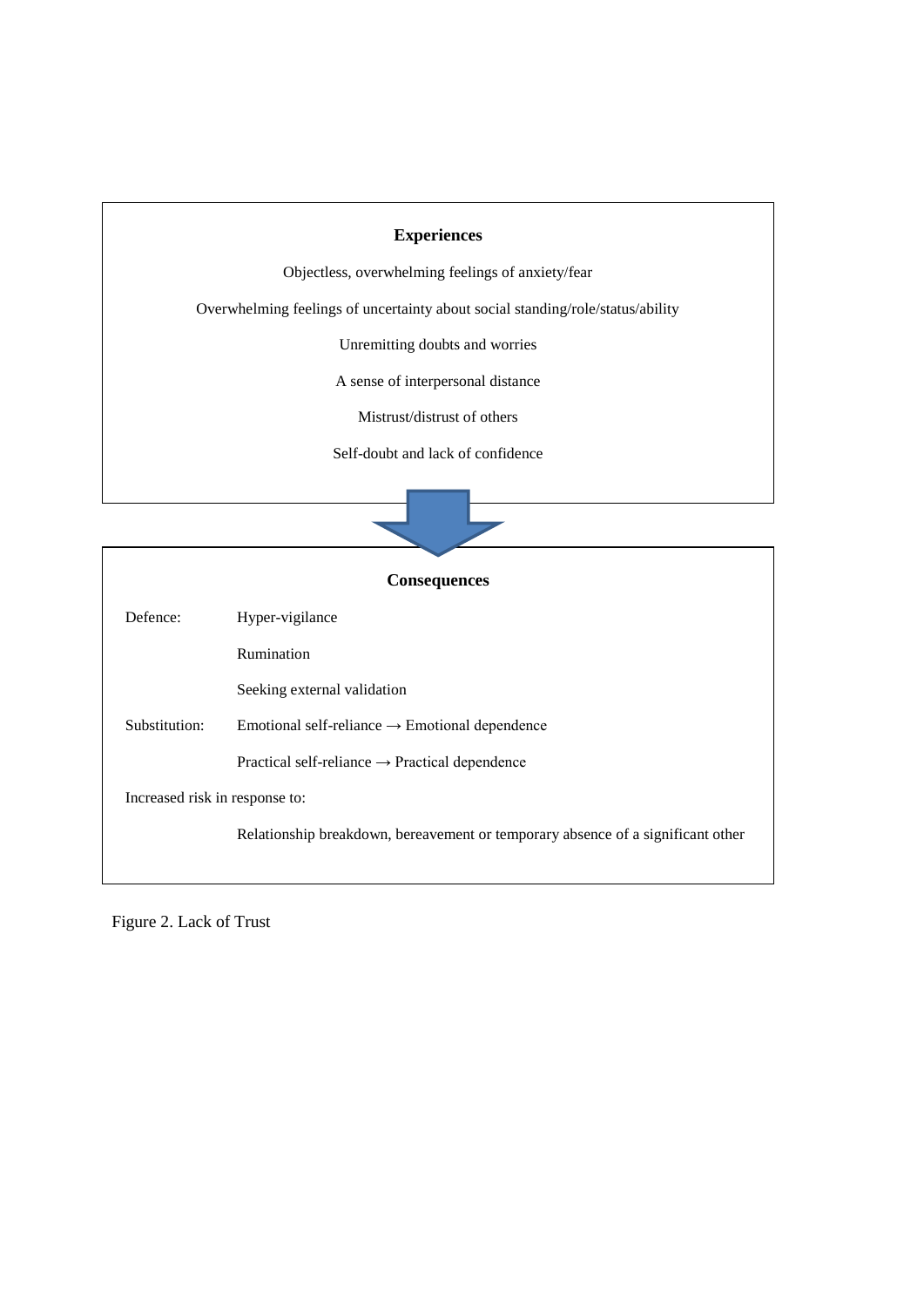

Figure 3. Suicidal Exhaustion